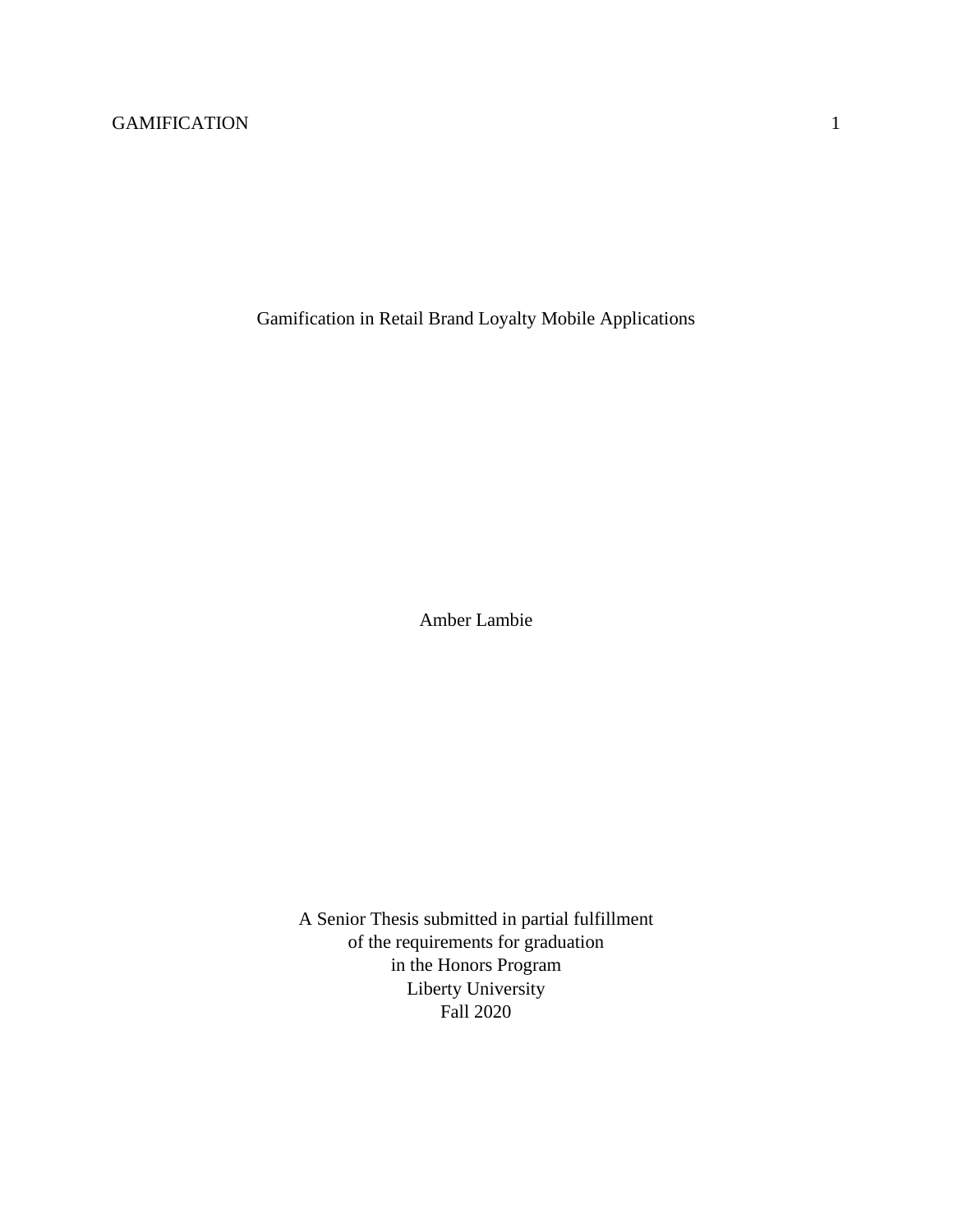Acceptance of Senior Honors Thesis

This Senior Honors Thesis is accepted in partial fulfillment of the requirements for graduation from the Honors Program of Liberty University.

> \_\_\_\_\_\_\_\_\_\_\_\_\_\_\_\_\_\_\_\_\_\_\_\_\_\_\_\_\_\_ Clark Greer, Ph.D. Thesis Chair

> \_\_\_\_\_\_\_\_\_\_\_\_\_\_\_\_\_\_\_\_\_\_\_\_\_\_\_\_\_\_ Harry Sova, Ph.D. Committee Member

> > David Schweitzer, Ph.D. Assistant Honors Director

\_\_\_\_\_\_\_\_\_\_\_\_\_\_\_\_\_\_\_\_\_\_\_\_\_\_\_\_\_\_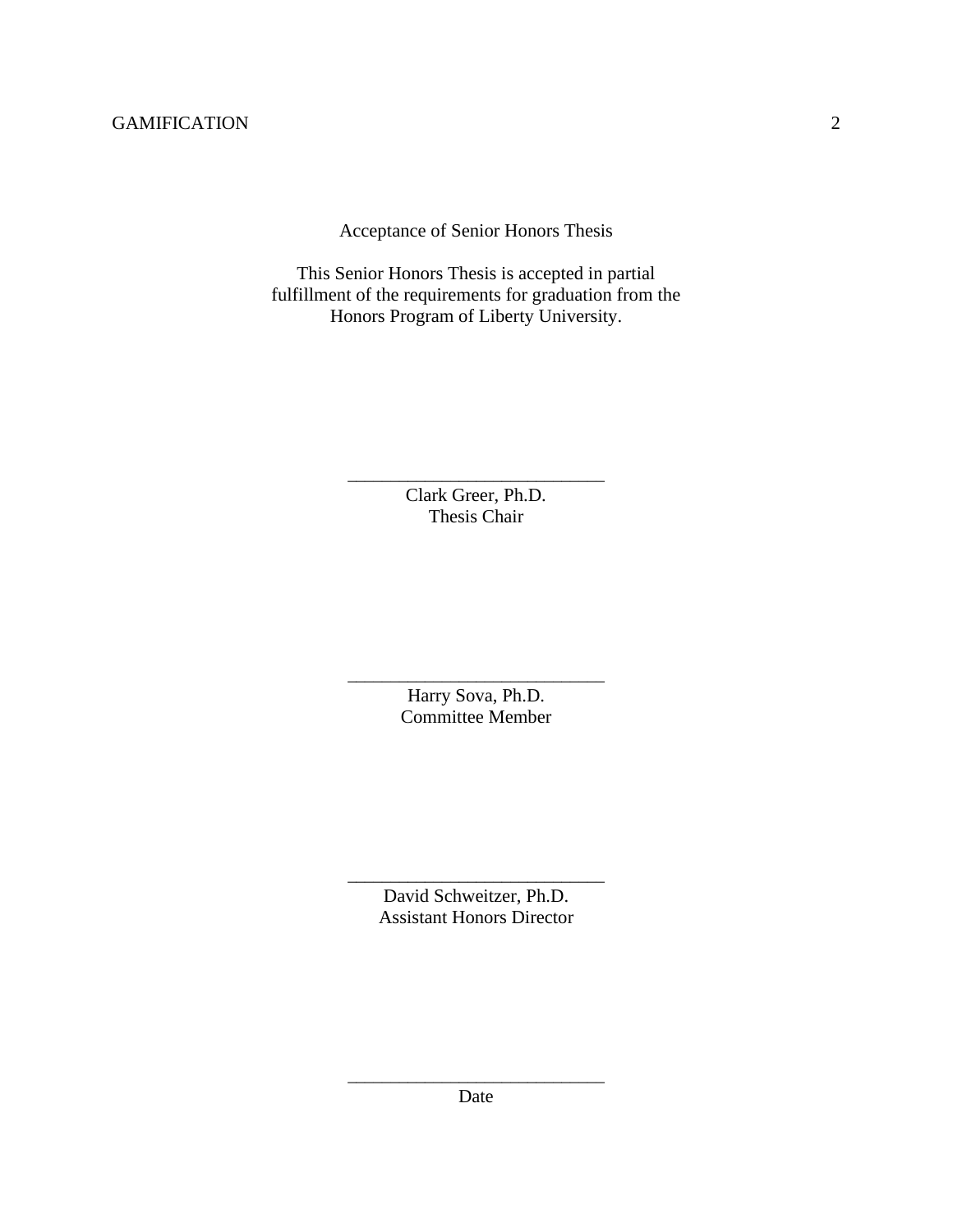#### Abstract

Games are a fun way for humans to spend hours effortlessly motivated to complete tasks and achieve goals. Gamification, the process of applying game features to non-game contexts, produces the enjoyable motivation of games outside of games. According to social exchange theory, gamification motivates by adding value to a user's experience, which inspires action. Companies can use gamification to build relationships with clients and increase sales. Onboarding, fast feedback, points, levels, badges, and community are particularly effective game features for a brand loyalty program within a mobile application (app). Gamification, informed by social exchange theory, can effectively build brand loyalty over a mobile app; the purpose of this paper is to propose such an app, which can be tested through further research.

*Keywords:* gamification, brand loyalty, loyalty program, mobile app, social exchange theory, retail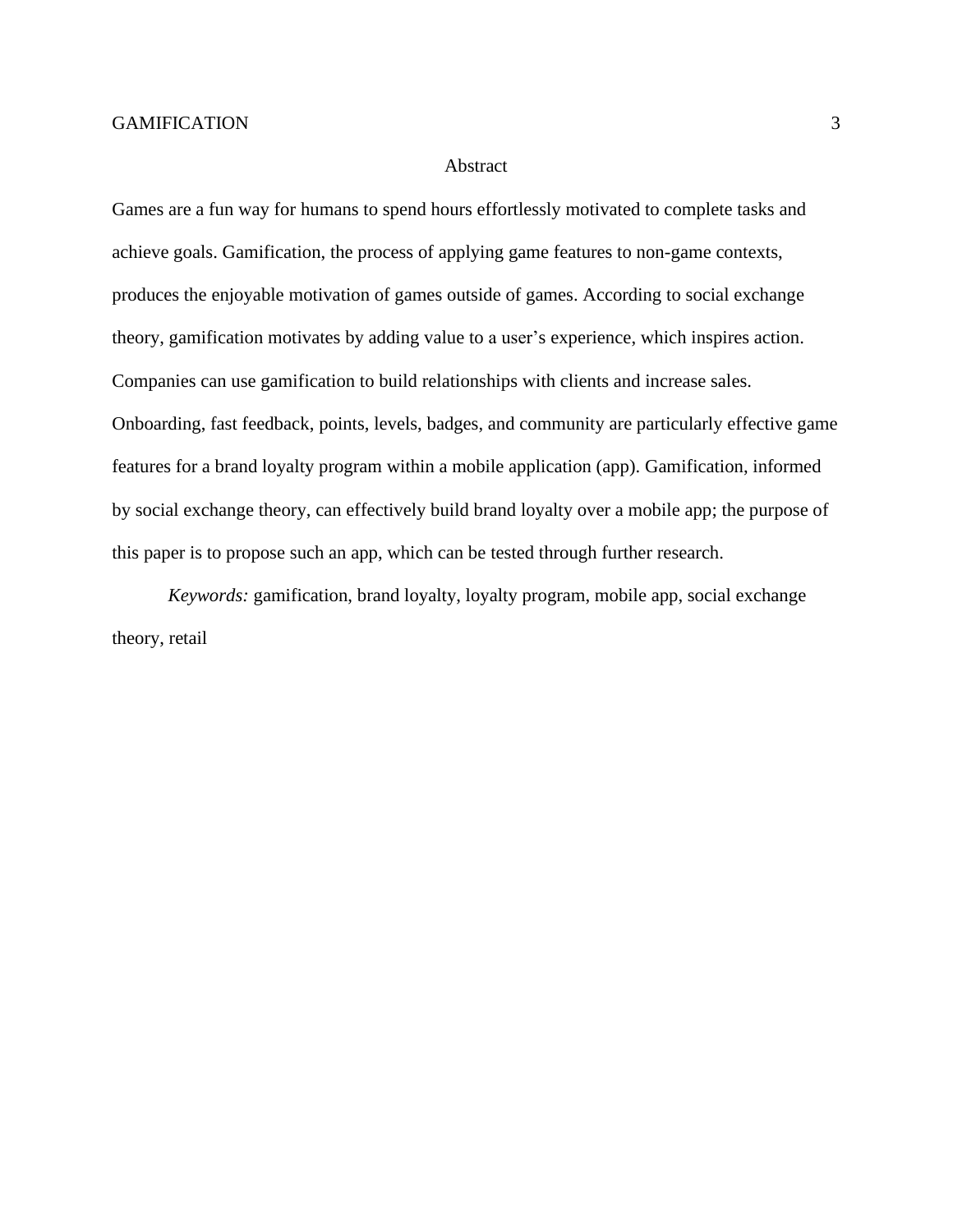#### Gamification in Retail Brand Loyalty Mobile Applications

#### **Introduction**

From card games and board games to video games and immersive gaming, humans have enjoyed games for centuries. In fact, the video game market is predicted to be worth over \$90 billion by the end of 2020 (Dobrilova, 2020). That being said, video games themselves are changing rapidly. The growth of console games is slowing, and over half of the gaming industry is now made up of mobile games (Dobrilova, 2020). Smartphone games have captured the attention of users of all ages for their fun and sometimes addicting gameplay, and companies have begun pursuing a way to recreate the level of engagement and motivation that games provide. This pursuit has led to the rise in popularity of gamification or the use of game mechanics outside of games (Deterding, 2012).

Although some initially considered gamification to be just another trend, gamification has actually appeared in many forms throughout history. The Division of Rare and Manuscript Collections in the Cornell University Library (2017) exhibits trade cards, one such early form of gamification. Between the 1870s and 1900, businesses included colorful, collectable, illustrated cards within their product packaging as a bonus to consumers. These trade cards were immensely popular and could be included with a wide range of products from coffee to stoves to medicine. The cards added game elements, such as collaboration when trading with others and the feeling of achievement when completing and displaying a set, to the purchasing process. Gamification has undergone many changes since its use in trade cards, and it has only grown more effective over time.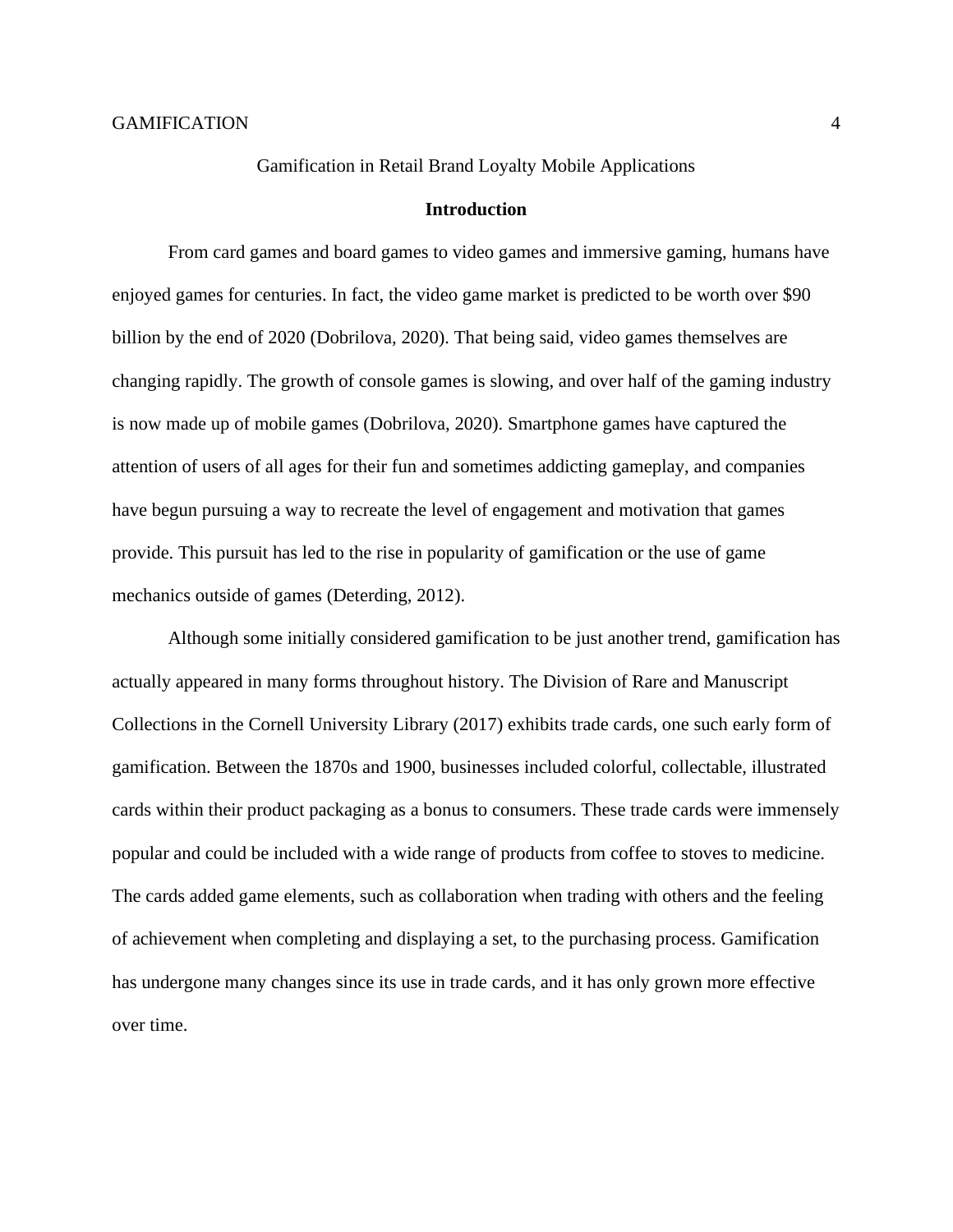Today, modern technology and innovative usage are proving that gamification can be a lasting benefit to the companies that use it (Walz & Deterding, 2014). From early trade cards to modern mobile applications (apps), gamification has a versatility that makes it valuable. This study examines gamification through the lens of social exchange theory to reveal the core causes for its success in motivation. The study will then examine mobile apps and their role in connecting retail brands with customers using loyalty programs and gamification. This research will inform the plan for a retail brand loyalty app that takes advantage of the best practices of gamification for motivating customers. Further research is recommenced to measure the effectiveness of this proposed app. Retailers can benefit from knowledge and proper use of gamification to create successful brand loyalty mobile apps that motivate customers to take action.

#### **Literature Review**

Examining each separate element of the proposed mobile application is necessary to understanding how and why it will function. Gamification, social exchange theory, brand loyalty mobile applications, and gamification within brand loyalty apps are the areas of research most pertinent to the app.

# **Gamification**

Gamification is defined as the "use of elements of game design in non-game contexts" (Deterding, 2012, p. 14). "Elements of game design" can be defined as both specific game aspects as well as broader concepts common to games (Deterding, 2012, p.14). For example, points, badges, leaderboards, and leveling up are all features specific to games, whereas fast feedback, collaboration, and competition are not game specific, but can be considered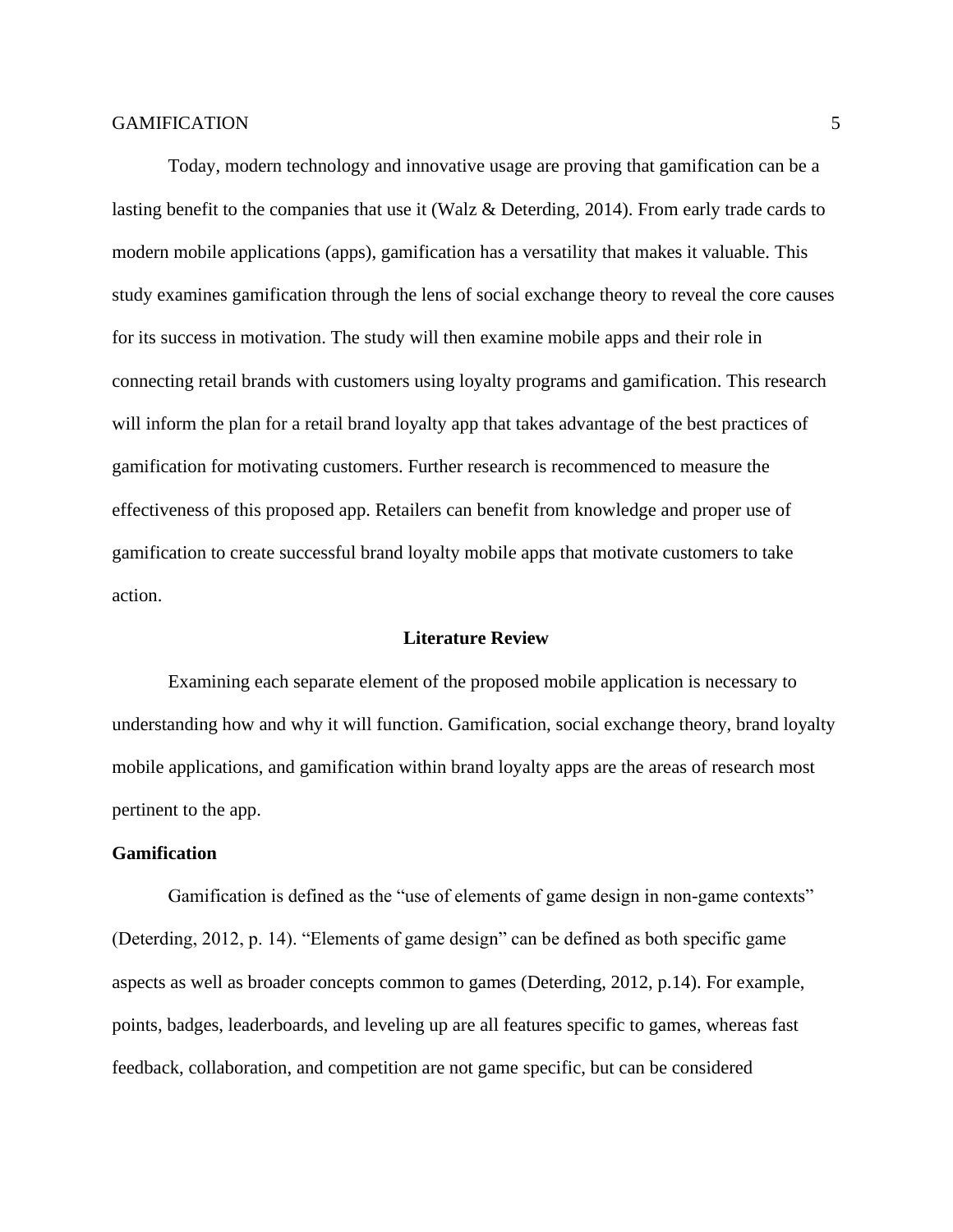gamification when used to make an experience more playable, enjoyable, and overall game-like (Paharia, 2013).

The second half of the definition, "non-game contexts," states that gamification does not exist simply to entertain as a game would, but rather can be applied to a variety of potential usages (Deterding, 2012, p. 14; Sailera et al., 2017). In fact, one of the primary reasons for the popularity of gamification is its versatility. Gamification is based on various game mechanics that can be adapted to a multitude of situations and contexts. Within a company, gamification is often used to motivate employees (Press, 2013), build teams (Zhang et al., 2018), recruit, and train (Coene, 2019). Gamification can also be used effectively externally to teach students in the field of education (Buckley & Doyle, 2006), and to monitor and improve a user's health (Schepke, 2018). One of the most successful ways companies have used gamification is within loyalty programs where virtual reality, contests, points, and other game aspects are being used to enhance customers' experience with the company (Burnett, 2019). Gamification is a data-driven technique used by companies, organizations, or even individuals to motivate users across situations, fields, and types of content (Bunchball, 2020).

One common misconception of gamification is that it oversimplifies motivation and relies too heavily on digital gimmicks like points and status. If this were the case, gamification would be inefficient as there is nothing inherently compelling about a reward that only exists digitally. Rather, gamification takes the tools games use to engage their players and applies those tools strategically to engage their audience (Werbach & Hunter, 2012). Just as it is ineffective to use a hammer to cut wood, game mechanics can be ineffective if used in the wrong contexts or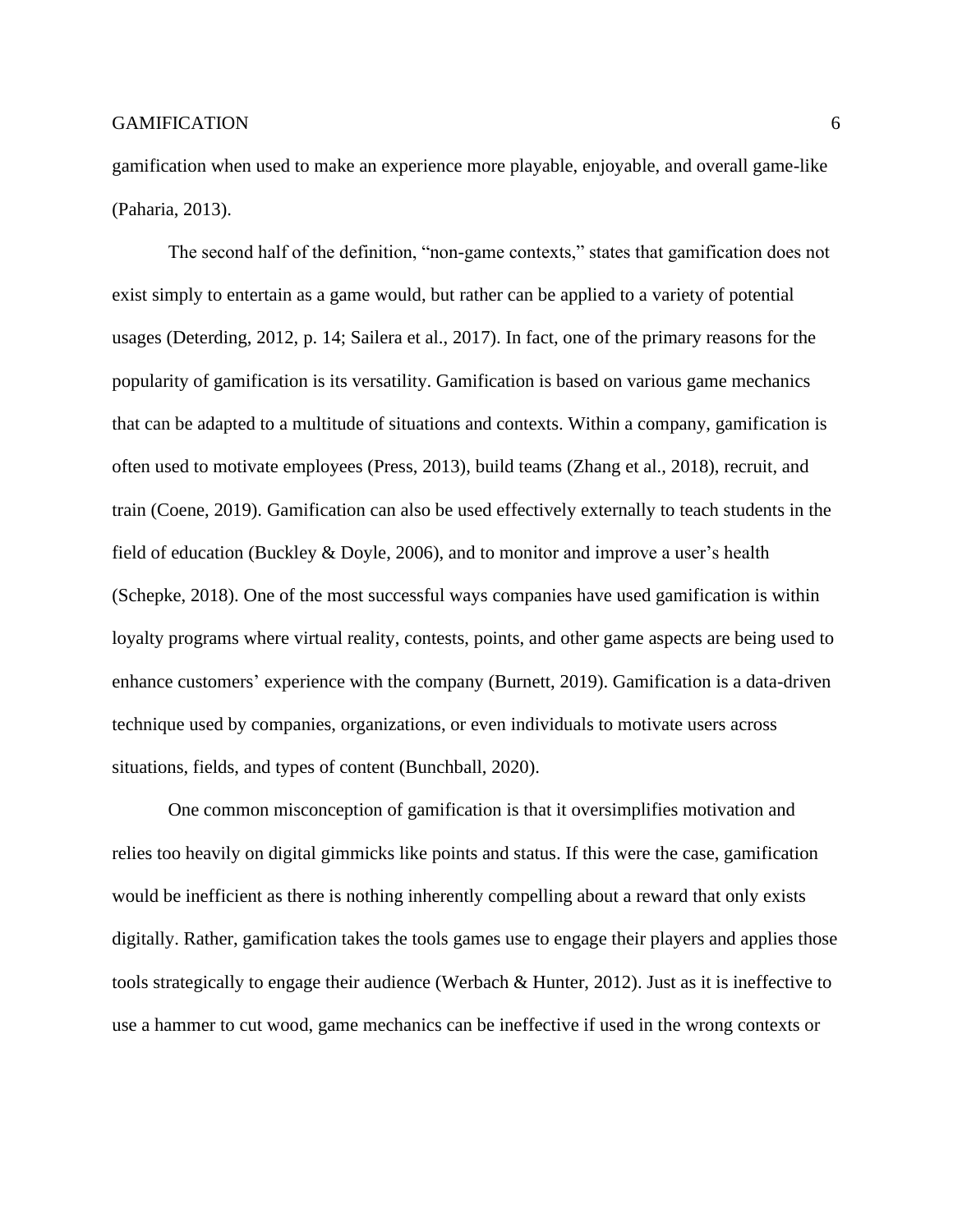with the wrong audience. Like any tools, game features need to be used at the right time in the right way.

One of the primary reasons that gamification is effective is because it creates internal motivation. Werbach and Hunter (2012) note that autonomy, competence, and relatedness are the three qualities found in activities that are considered fun and engaging, and it is these qualities that make an activity intrinsically motivating. Gamification applies these three qualities in order to create internal motivation in activities that may not otherwise be fun or engaging.

In gamification, the first quality, autonomy, takes the form of choice. Autonomy is at the core of gamification as the participant's decision of which goals to pursue and how to pursue them shapes the entire experience (Paharia, 2013). The next quality, competence, is achieved through mastery of the game or program and the user's feeling of progress as goals are completed and new goals arise (Werbach & Hunter, 2012). The final quality, relatedness, refers to the inclusion of social interaction. When done well, gamification promotes social interaction by infusing the context with competition and collaboration where participants either work alongside or compete against other participants to achieve their goal (Paharia, 2013). Gamification motivates and engages users to participate in an activity by adding the three factors that make an activity intrinsically motivating.

An example of the above three factors at work in gamification is the onboarding program of accounting organization Deloitte (Coene, 2019). Employee training is not naturally enjoyable or fun, but Deloitte decided to change that perception by completely digitalizing and gamifying the experience. In the program, new employees navigate a digital office with autonomy in their choice of how to answer the questions and scenarios posed to them. These scenarios include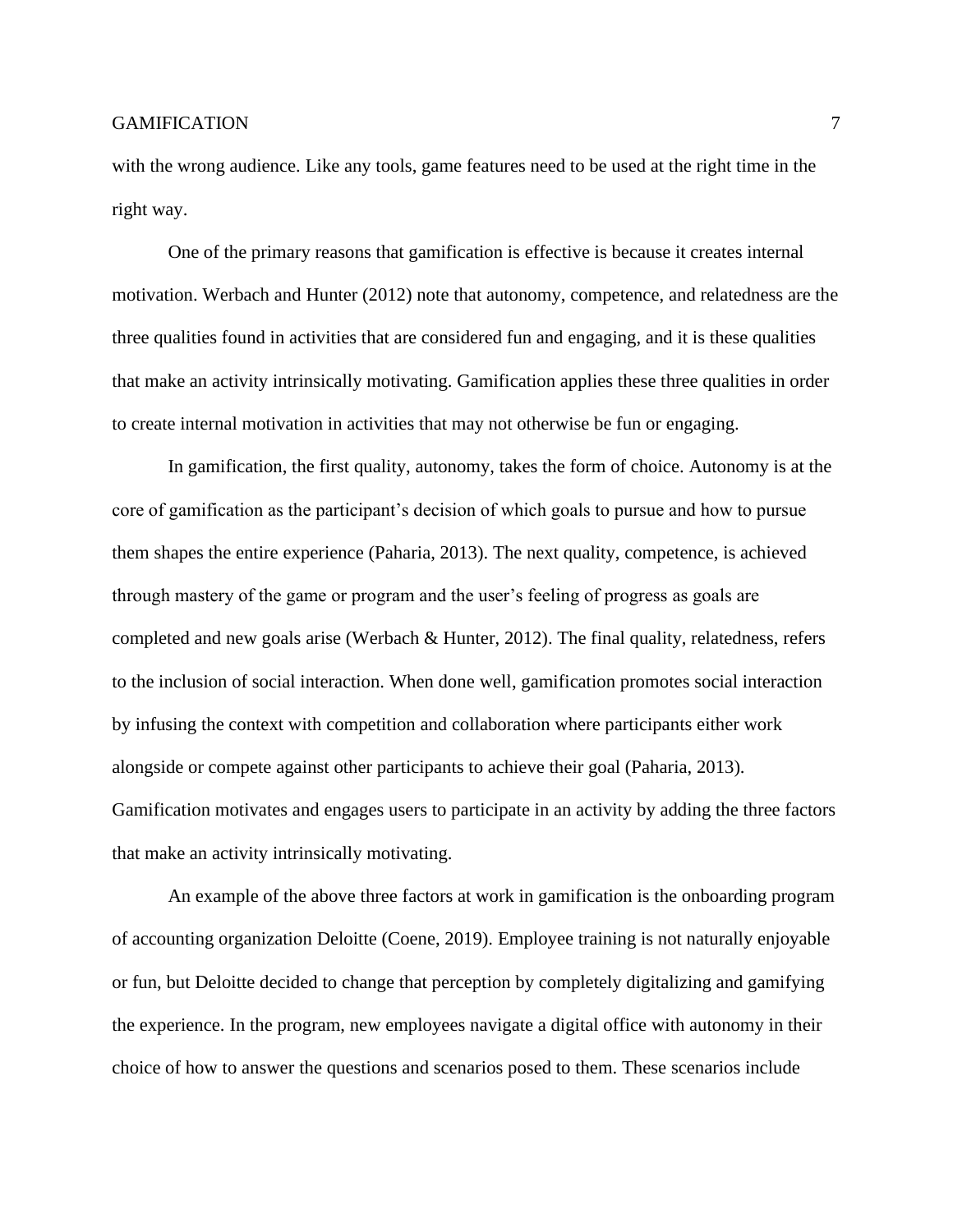usual employee training questions of privacy, ethics, and online procedures; however, rather than simply being told the information, employees work through activities and earn scores for learning the material. This program allows employees to measure and take pride in their competency of the material. Finally, the entire program is completed in teams that collaborate to agree on a final answer. By making social interaction the core of their gamified onboarding program, Deloitte allows new employees to feel like they belong. Gamification uses autonomy, competence, and relatedness to entertain and engage participants in a way that intrinsically motivates them to action.

#### **Social Exchange Theory**

Social exchange theory is one of the primary theories used to explain human motivation and, therefore, can be an effective lens through which to better understand gamification. According to Homans (1961), social exchange is defined as the exchange of activity, either tangible or intangible, between two or more parties. All activity has an associated cost that may include time, money, or an alternate activity. Therefore, all activity is a result of parties determining that a given action is worth the perceived cost of that action.

Blau (as cited in Cook et al., 2013), another main contributor to social exchange theory, elaborated that parties also tend to act in order to maximize anticipated reward. Early theories of social exchange were simplified and focused on the micro level of exchange between two parties. Blau began studying the work of social exchange at the macro level and added that power structures, such as the relationship between a boss and employee, can have an influence on the perceived expectations, costs, and benefits of an exchange. Because of the complexities of human relationships, social exchange theory is not as simple as exchanging one action for an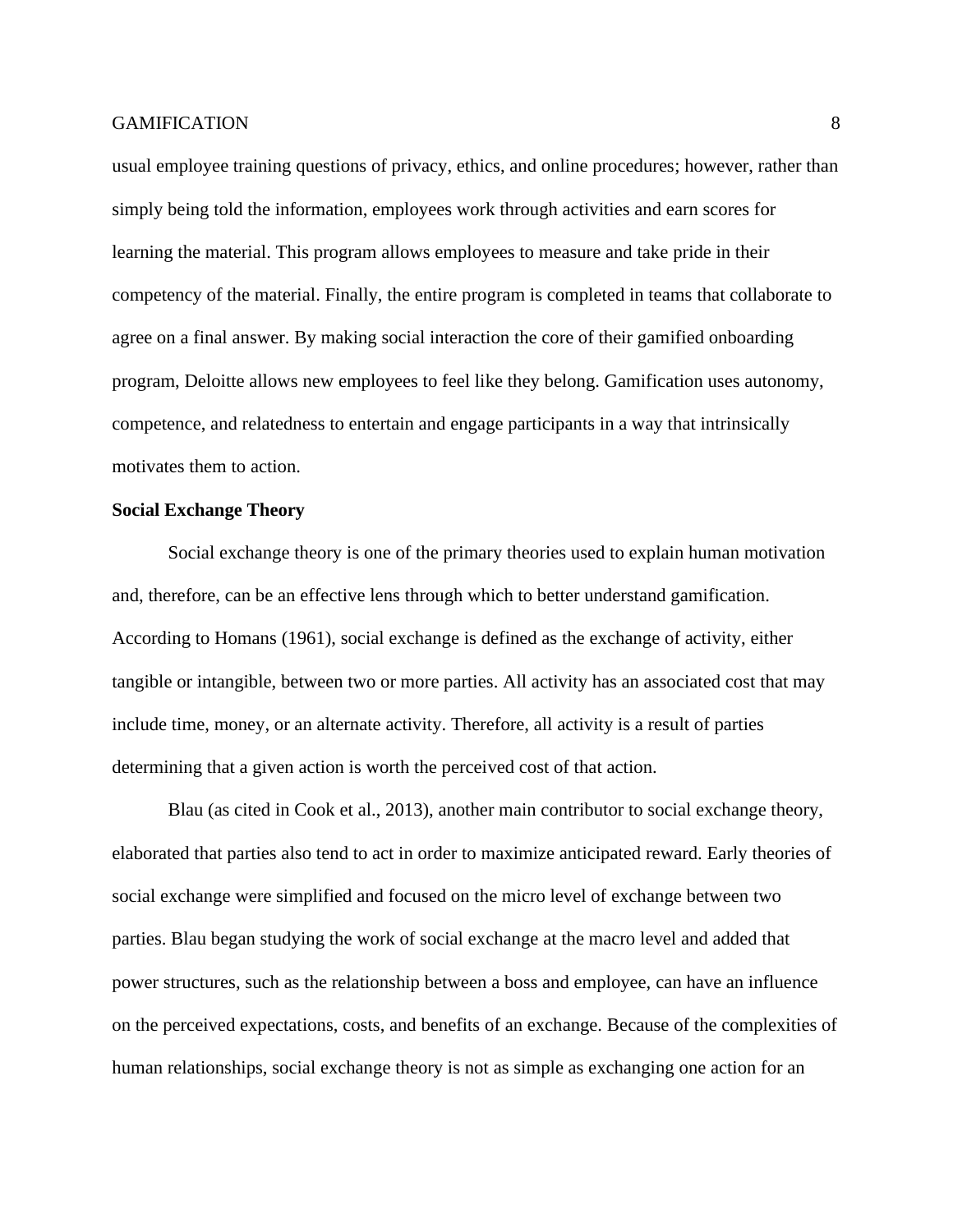equal action. The level of power each person in the exchange has, the personal value of the action being exchanged, and the social structure surrounding the exchange are all factors that can massively impact a social exchange. The relationship between a retail establishment and a loyalty program member is an example of a complex relationship with regards to social exchange theory.

For years, companies have used social exchange theory within loyalty programs to increase the value of a company's offer to customers. Loyalty programs are defined as "coordinated, membership-based marketing activities designed to enhance the building of continued marketing exchanges among pre-identified customers toward a sponsoring brand or firm" (Lacey & Sneath, 2006, p. 459). Loyalty programs are long-term activities that focus on retaining customers and increasing the frequency of purchases, which is a key difference between loyalty programs and other promotions.

Throughout their history, loyalty programs have been built on the principles of social exchange theory. These principles can be seen in American Airlines' frequent flyer program that was launched in 1981. Customers who joined this program received an increased reward, such as better seating and a free checked bag, in exchange for an increase in sales, in the form of more distance flown (Paharia, 2013). The frequent flyer program demonstrates how loyalty programs in recent history have relied heavily on external motivation through the use of social exchange theory.

Another example would be the common practice of offering one product, such as a cup of coffee, for free after customers purchase a specific number, such as 10, of that product. The offer relies on customers being motivated to buy the first 10 coffees by the reward of the eleventh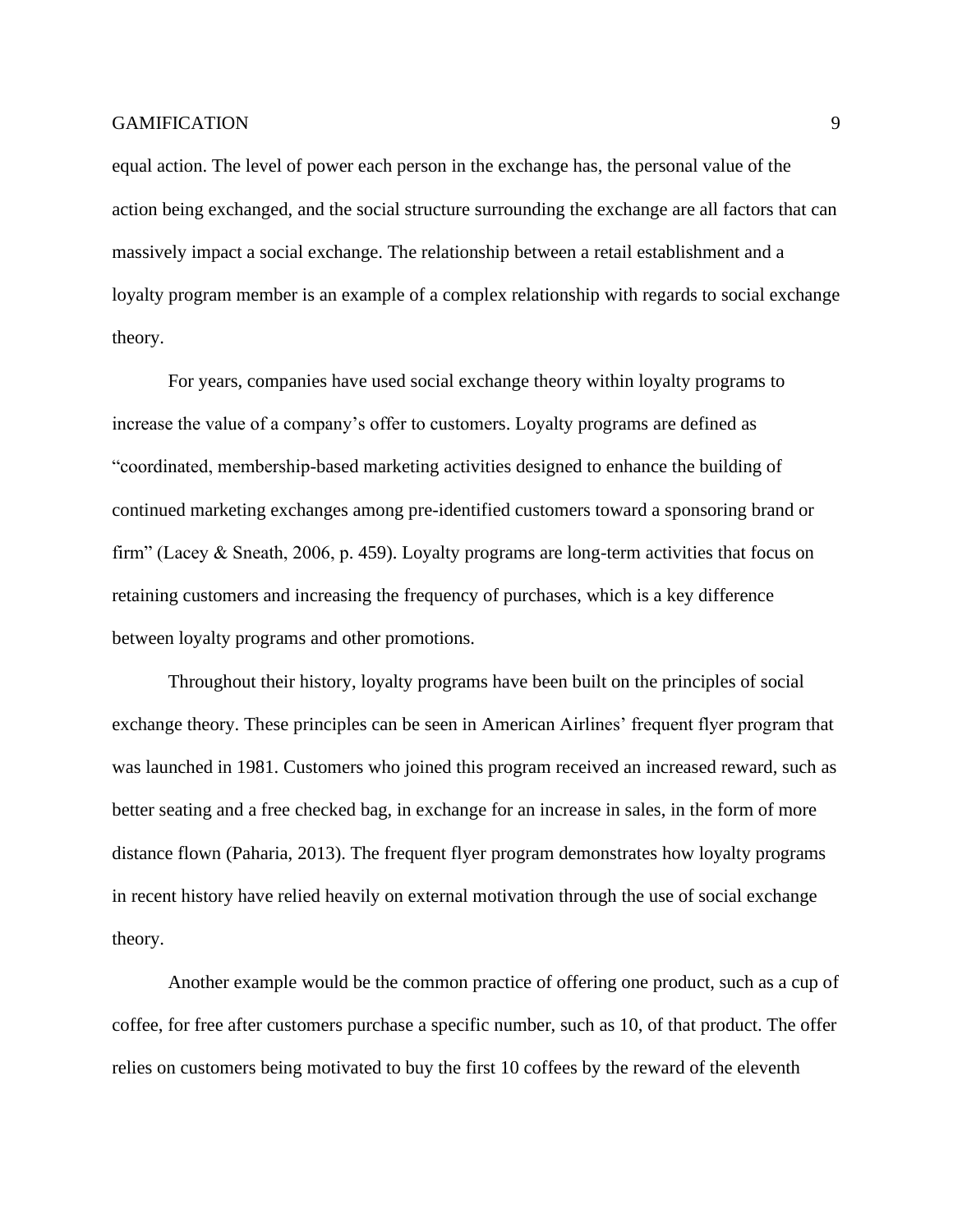coffee (Paharia, 2013). This use of external motivation can be effective up to a point, but external motivation always runs the risk of "crowding out" internal motivations (Werbach  $\&$ Hunter, 2012, p. 60). When a person is offered external motivation, such as rewards or money, for an action they would otherwise do for personal enjoyment, they are more likely to see that action as an obligation and less likely to desire to do it.

Adding gamification to a loyalty program can combat the previous dependency on external motivation with the addition of internal motivation (Werbach & Hunter, 2012). By motivating customers through autonomy, competence, and relatedness, gamification allows companies to give customers intangible benefits as well as immediate rewards for their actions. Gamification adds benefits to loyalty programs that are not only beneficial but also necessary. Traditional loyalty programs are currently in decline, but the experiential and attitudinal nature of gamification has been shown to be a necessary evolution for loyalty programs to continue to engage their customers (Hwang & Choi, 2020). As customers cease to be impressed with the transactional nature of early loyalty programs, gamification is the key to companies' need to recapture the attention and loyalty of their customer base. Additionally, because these benefits to customers are intangible, companies using gamification are often able to decrease the financial cost of their loyalty program. Within social exchange theory, gamification uses game mechanics to motivate customers by increasing their perceived value of an action by giving customers additional, intangible benefits to reward them for taking that action (Warnock & Gantz, 2017).

#### **Brand Loyalty Mobile Applications**

A brand loyalty app is a primary platform for companies to merge gamification and social exchange theory in order to motivate and connect with their consumers. In 2014, the use of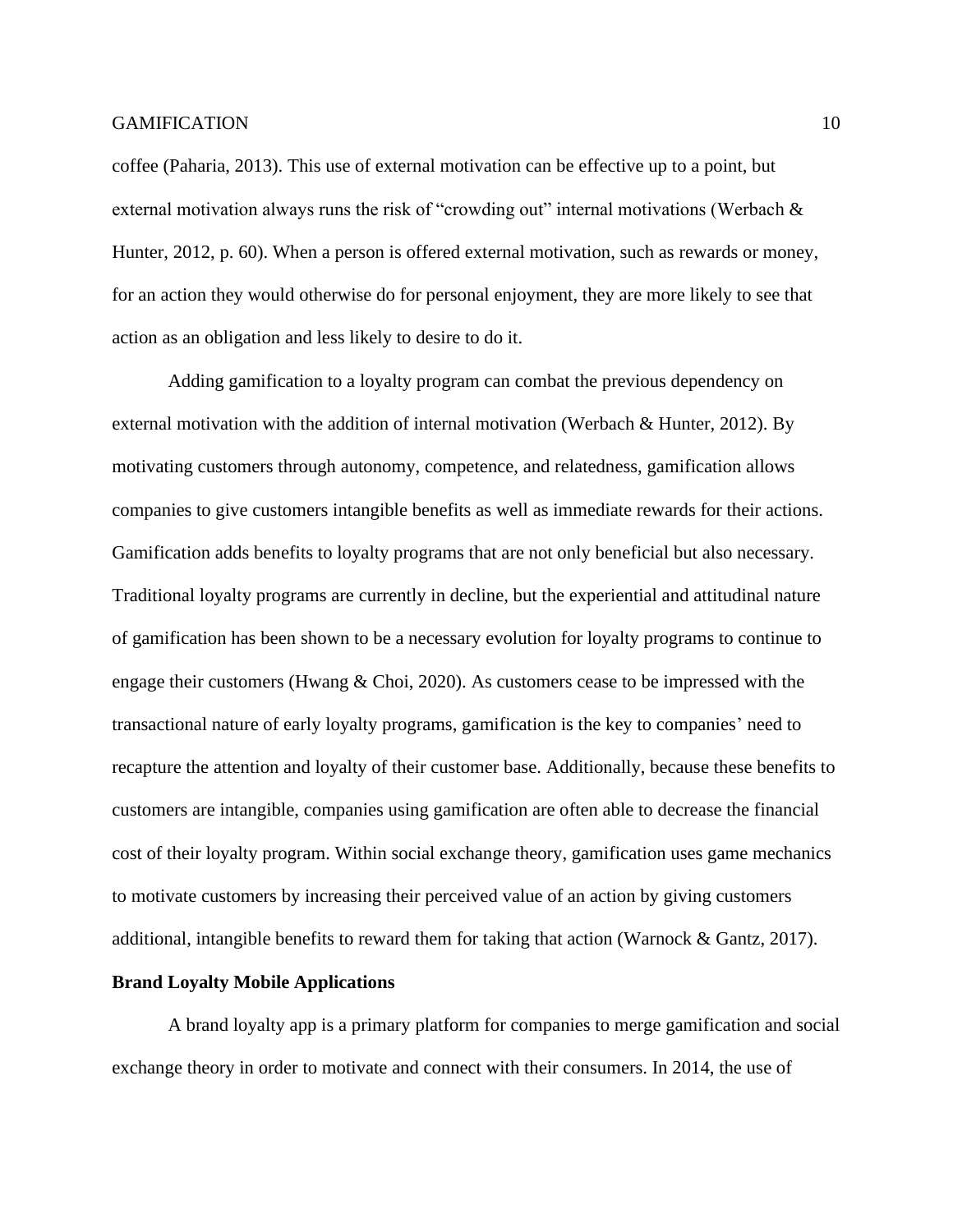shopping apps among US consumers grew 174%, which immediately drew attention to shopping apps as a way to augment and even compete with traditional brick and mortar stores (Newman et al., 2018). As usage and research spread, it became clear that in addition to being a shopping app, brand loyalty apps could also be a crucial new touchpoint between customers and the company. According to Lee and Jin (2019), brand apps can be defined as "software that is downloadable to a mobile device and that prominently displays a brand identity, often via the name of the app and the appearance of a brand logo or icon, throughout the user experience" (para. 7). The success of brand loyalty program apps has been noted by Baek and Yoo (2018) who recorded a positive correlation between customers who used a brand's app and customers who continually use the brand's products and refer the brand to others. As technology has increased, the capabilities of loyalty programs have also increased (Lacey & Sneath, 2006) and the popularity and success of brand mobile apps is an example of this technology driven change. Additionally, new technology has also enabled the rise of mobile purchases through brand apps. In 2019, the chain Chick-fil-A processed 20% of its sales through its mobile app and other digital channels (Taylor, 2019).

Brand apps are increasing in popularity due to several unique features. The most necessary aspect of the brand app experience is the ease of use. An easy-to-use brand app has been shown to have a positive impact on whether customers plan to make a purchase through the app or recommend the app to others (Newman et al., 2018). Unsurprisingly, a difficult-to-use app experience has been shown to negatively affect customers' intention to make a purchase through the app. This finding is in line with social exchange theory. The time, thought, and energy required to navigate a difficult user interface is a cost that may deter customers from using the app despite the perceived rewards of the app. Ease of use can be a beneficial feature of a brand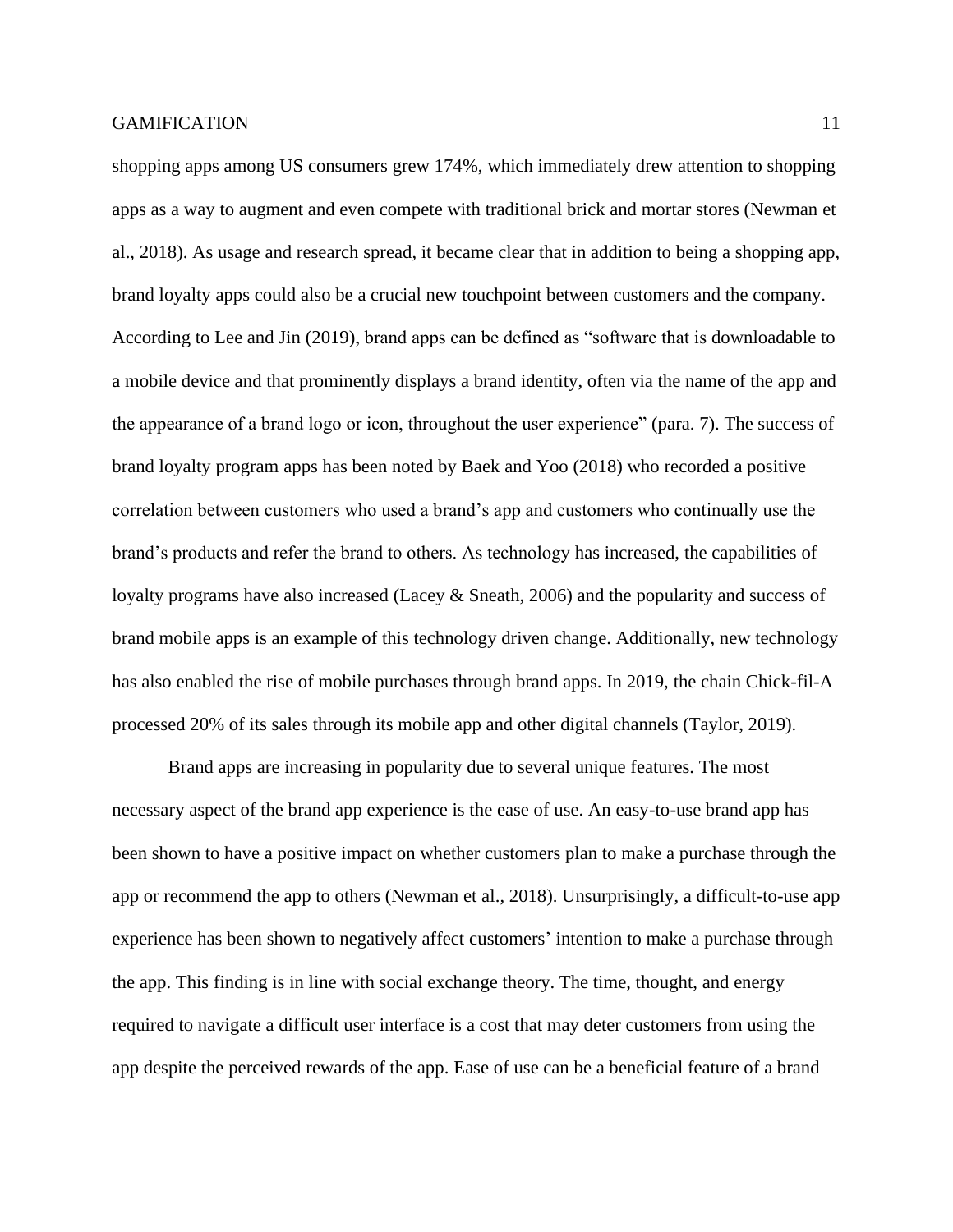app, but it is far from the only necessary feature. Shukla and Nigam (2018) predicted that apps will be the primary tool for retailers using mobile in the coming decade. However, they also agree that these apps cannot just exist to process conversions, but rather to provide a full shopping experience. After all, customers who use a general search engine could be directed to any number of competitors' products, but customers using a brand app are guaranteed to be directed to that company's products. A well-designed brand loyalty app can give a business crucial direct connection to customers, which can be a powerful tool; however, this tool is only available if customers actually use the app.

In addition to the general challenges faced by a brand app, retail apps have their own unique challenges. An obvious but particularly difficult struggle for retail apps is compelling customers to actually engage with the app in the first place. Indian retail company Craftsvilla noted that 65% of users uninstalled the Craftsvilla app after making a purchase (Shukla  $\&$ Nigam, 2018). Rather than focusing solely on compelling customers to install the app, retailers need to focus on engaging customers in order to keep them from ignoring or uninstalling the brand app. Because customers' shopping experiences have become increasingly diffused, retail apps may end up competing for customers' attention not only with other companies, but with their own company over various platforms. With current technology, customers have the ability to interact with a company over a variety of different channels, such as social media, email, apps, and websites (Wang, 2020). Therefore, in order to make the most of these touchpoints, companies must ensure each platform offers a complementary experience that is uniquely engaging, while still being representative of the brand.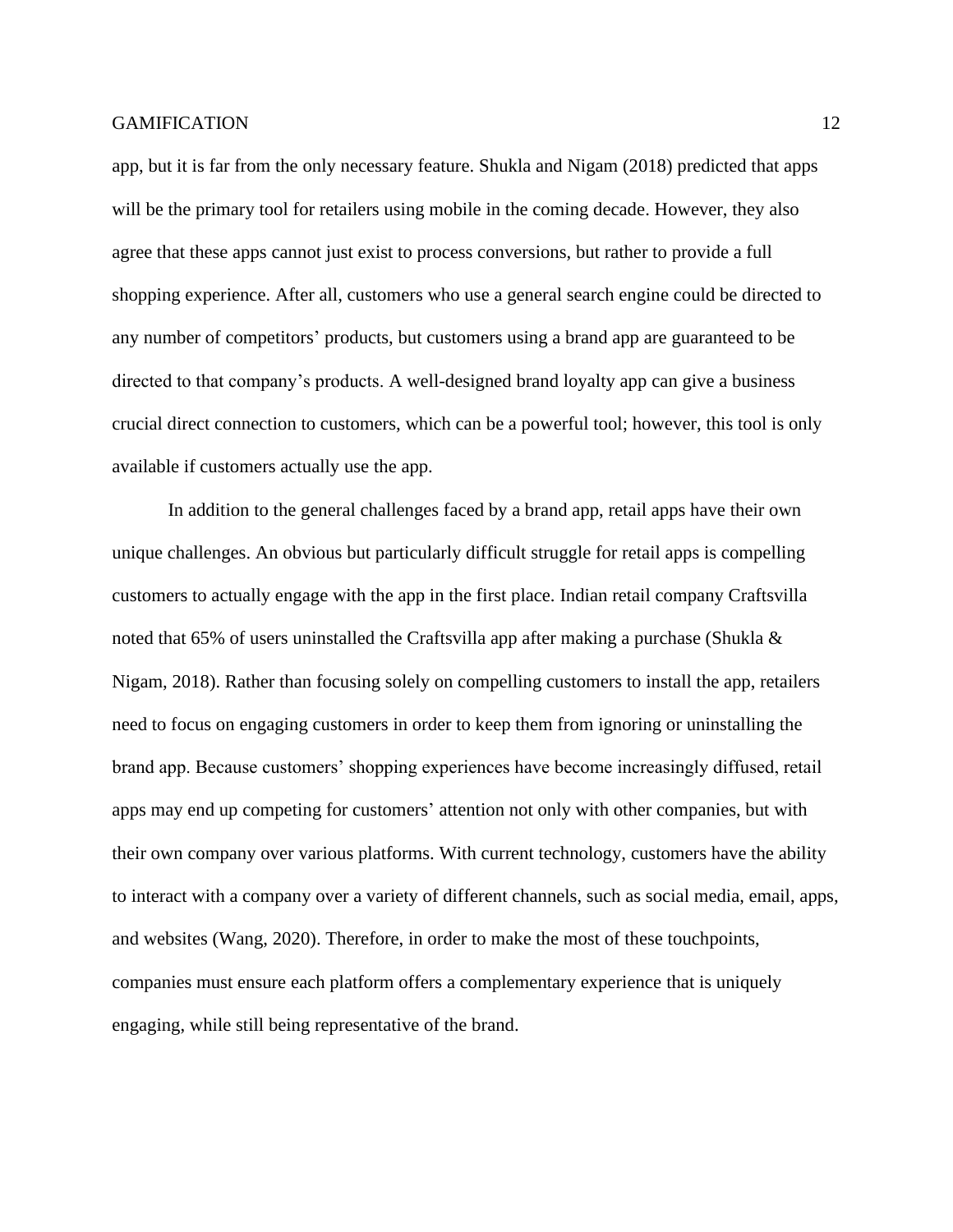A brand loyalty app can also be an effective way for a company to build brand salience, which is an increase in the likelihood that customers will think of that brand when making a purchasing decision (Baek & Yoo, 2018). Inside customers' mobile phones, brand apps have an opportunity to connect with their customers far more often than they would ever be able to as just a brick and mortar store. This is especially beneficial for brands selling products that have long periods between repeat purchases. For example, smart-mattress company Sleep Number developed a SleepIQ app that provides benefits such as sleep tracking and controlling the bed to drive customer engagement long after the purchase (Bustos, 2020). This allows Sleep Number to retain its relationship with customers through the app. The Sleep Number app also demonstrates the app's ability to create a far more personal link with customers than they could have done otherwise. A 2018 survey suggests that customers will spend more time in a retailer app, and consequently more time with the brand, if the app includes personalized features such as remembering identification and shopping information and allowing customers to customize their preferences (Newman et al., 2018). Ultimately, brand apps allow for a unique level of hyper personalization where the company can tailor their communication with each individual client based on what the client has bought, browsed, clicked, or shared (Shukla & Nigam, 2018).

### **Gamification Within Brand Loyalty Apps**

Although retail brand loyalty apps have been shown to be successful, they can be further improved with the addition of gamification. When informed by social exchange theory, gamification can be used to successfully build a positive relationship with customers and ultimately encourage purchases (Hwang & Choi, 2020). In order to effectively integrate gamification into an app, it is important to understand the objective of the app and the game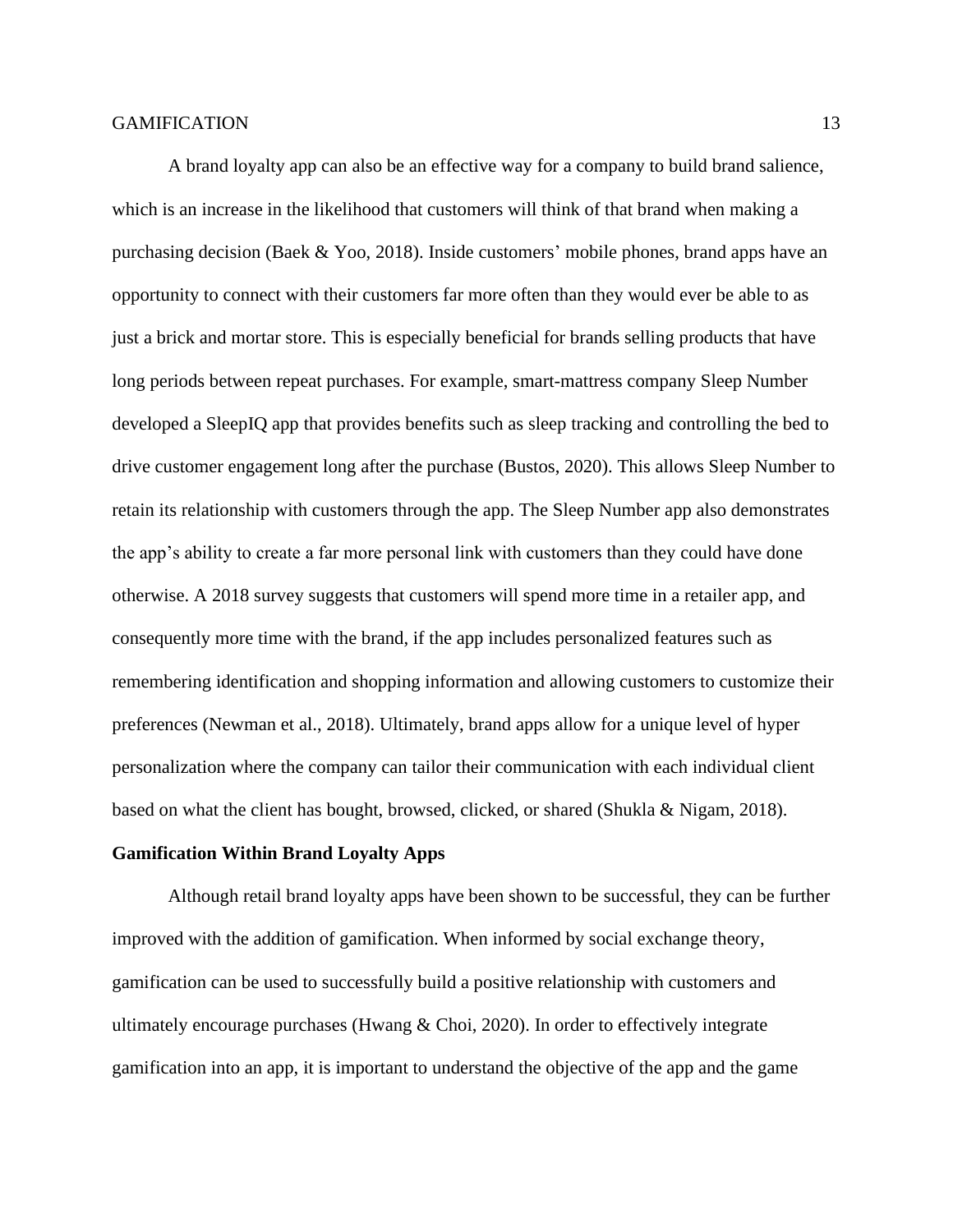mechanics that would best support these objectives. Ultimately, the goal of brand loyalty apps is to increase sales for the company; however, this is an indirect, long-term goal. In the short term, brand apps are offered for free because they aim to foster customer engagement, build a relationship with customers, and grow customer loyalty all of which lead to sales eventually and indirectly (Wang, 2020). Adding game features purposefully and strategically to a brand app can be an effective way to achieve the immediate goal of engagement, while supporting the ultimate goal of sales (Thom et al., 2012). Gamification uses entertaining elements to engage and motivate users into doing more, which generally results in customers spending more time in the brand app more frequently. The amount of time customers spend in a retail app has been shown to be positively linked with the likelihood that they will make a purchase in the app (Newman et al., 2018). In this way, gamification supports the primary goal of increasing sales.

A successful loyalty app can benefit from the inclusion of many game mechanics; however, adding features without a purposeful plan will create a system that is confusing and overcomplicated. As Shukla and Nigam (2018) state, "Shoppers want better, not more, tools" (p. 137). The game mechanics best suited for the proposed retail brand loyalty app are onboarding, fast feedback, points, levels, badges, and community, because these mechanics create brand loyalty through customer engagement and motivation.

The first game mechanic, onboarding, teaches users a system from within the system itself (Paharia, 2013). In employee training, this can come in the form of a digital program that challenges new employees to complete tasks and navigate situations similar to the ones they would see on the job (Coene, 2019). Onboarding is an interactive way to experience hands-on learning without fear of failure. In the brand loyalty app, onboarding comes in the form of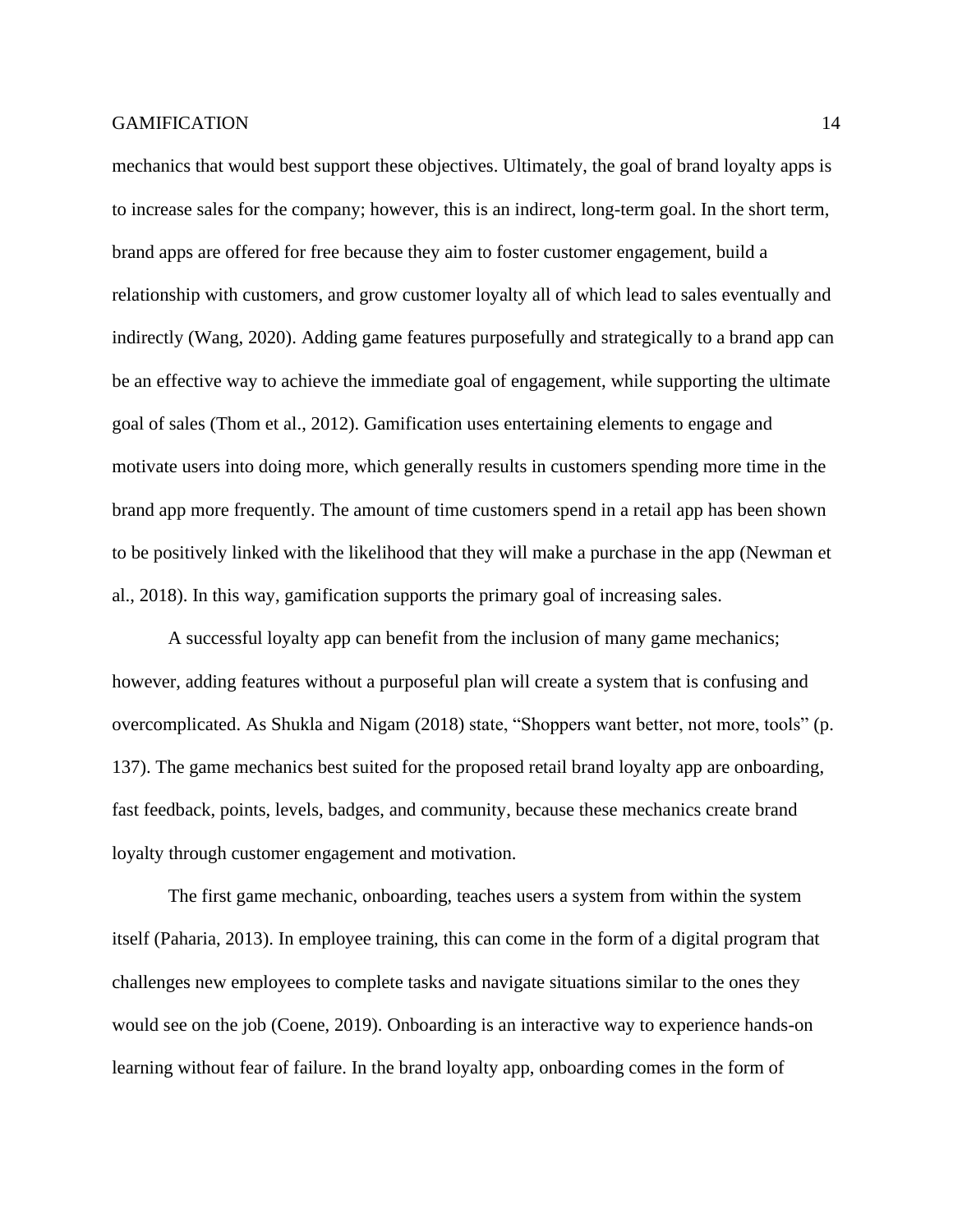engaging, helpful guidance through the app during the first use. Although it may seem unnecessary, especially with an easy-to-use app, onboarding is crucial because difficult or confusing user interfaces can make customers stop participating in the loyalty program before it even begins. In terms of social exchange theory, customers may view the rewards of the loyalty program not worth the frustration of attempting to learn a new program or navigate an app. Onboarding solves this problem by making the learning process as engaging and hands-on as the rest of the program so as to be perceived as a value to customers rather than a cost.

Fast feedback is a game mechanic that instantly rewards customers for behavior that is beneficial to the company, such as instantly receiving points when a purchase is made (Catalyst Global, 2019). According to social exchange theory, this instant reward uses positive reinforcement to encourage consumers to act similarly in the future with the expectation that they will be rewarded for it. Conversely, hinderances to fast feedback such as delays may cause the user to experience frustration and a drop in motivation to use the app (Paharia, 2013). If points earned or levels achieved take days or even hours to update, customers may deem the loyalty program confusing and unhelpful. Real-time communication is already a core aspect of mobile phone technology, so apps are already equipped with the technology necessary to provide fast feedback for purchases or other positive behavior. Unlike most game mechanics, which are merely beneficial, fast feedback is completely necessary to developing a positive customer experience.

Unlike fast feedback, which is a common feature outside of games, points are almost exclusively a mechanic of games. In loyalty programs, points often serve as external motivation because they are accrued and exchanged for product. That being said, points can also be used for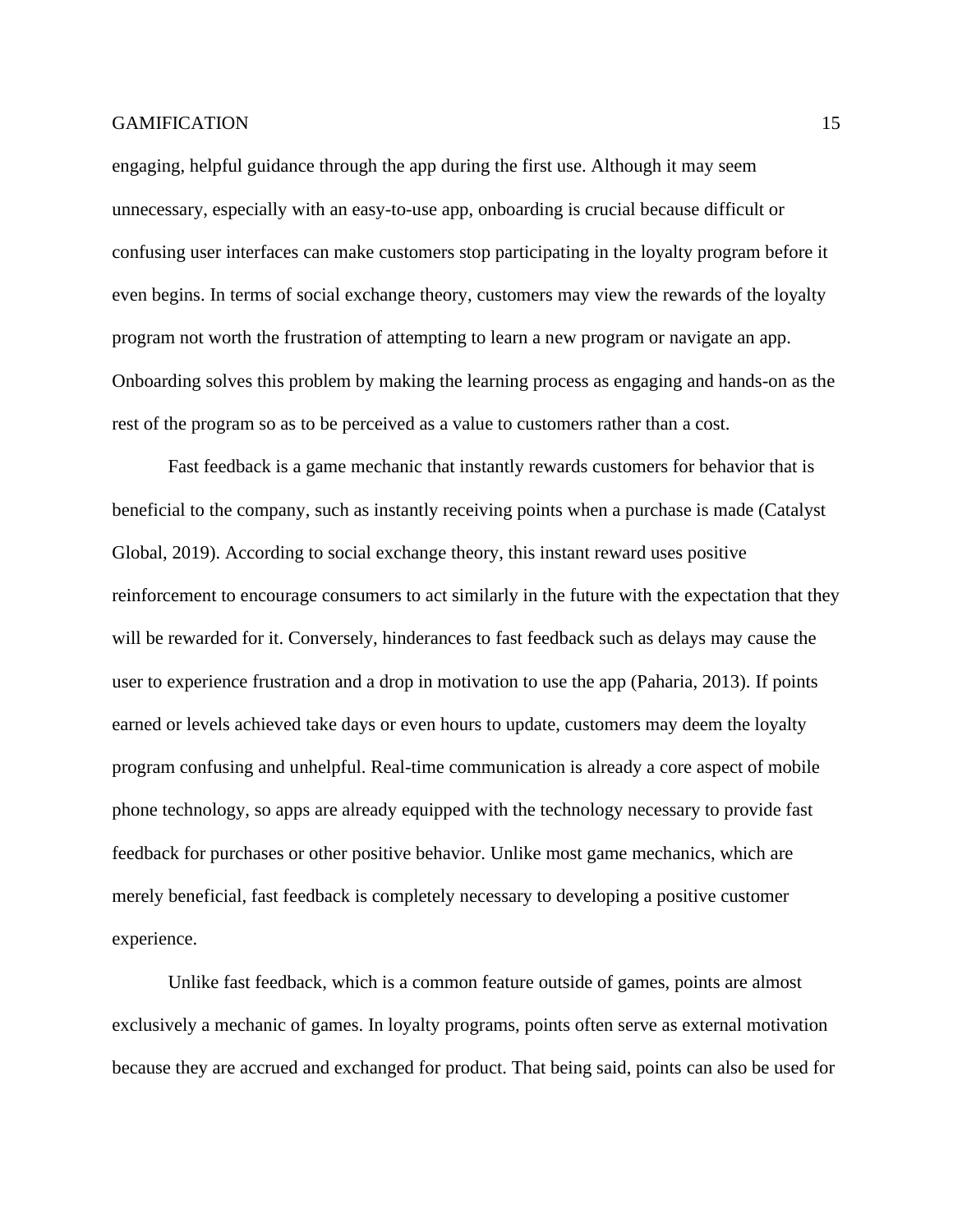intrinsic motivation when customers are given the autonomy to choose how and where those points will be spent. Starbucks did both in its 2016 loyalty program that offered customers two points, called "stars," for every \$1 spent (Lucas, 2019, para. 8). These points could then be exchanged for drinks or food items. The Starbucks loyalty program externally motivated customers by offering them points for their purchase and also internally motivated them by giving them a choice of how and when the points are spent. When deciding whether to make a purchase, loyalty program points can help tip the scale in favor of a purchase by offering the additional value of points to the value of the product. Points increase what customers receive in their social exchange with the company. Although points have been shown to have a desired effect of motivating customers to action, points must be used carefully as they can run the risk of becoming an expectation rather than a reward if used too frequently (Thom et al., 2012). Points can also be used to measure how much money customers have spent with the company over time which can be expressed through ranks such as levels.

The concept of leveling up is a key game feature that has been a foundation of loyalty programs throughout their history. For example, the early frequent flyer programs operated on the premise that spending more money with the company increased customers' level which in turn increased the perks customers received such as free checked bags, early boarding, or better seating (Paharia, 2013). Levels serve as a simple way to display the time, money, and/or effort customers have put into their relationship with a brand. To encourage customers to continue putting in that time, money, and effort, loyalty programs give benefits that increase with the level. Levels function under a simple form of motivation by social exchange theory. Customers are motivated to spend more money with a company when they know they will receive a reward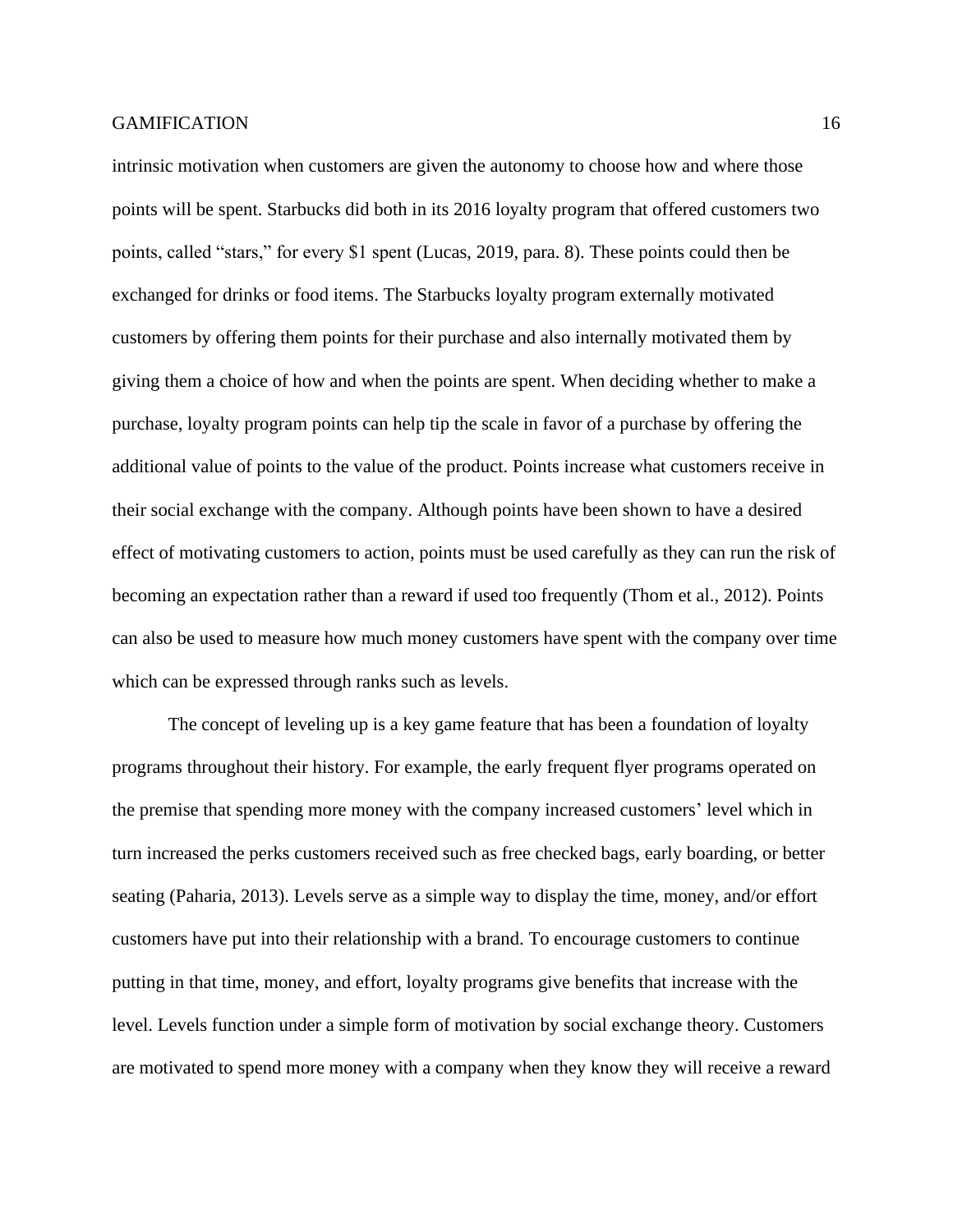in exchange. Levels motivate customers to spend the money in order to get to the next level with the promise that they will gain more rewards in exchange. It is worth noting that many retail companies, rather than having a series of progressing levels in their loyalty program, will simply have one standard level that all customers begin on and a second level for customers with a store credit card (Irby, 2019). This system offers customers status and exclusive benefits for signing up for and using a store card, which can be a beneficial option for companies with the goal of increasing the use of their store credit cards. Not all companies offer a credit card, but all companies do have the potential to integrate point-based levels.

Badges are a unique aspect of gamification that can be used to promote community and friendly competition as well provide satisfaction for an accomplishment (Paharia, 2013). Unlike points, which are generally linked to a monetary value, badges tend to be designed for more intrinsic motivation and intangible rewards. Points deal exclusively in monetary value. Customers receive points when they put money into the company through purchases, and customers receive a monetary value when they exchange their points for coupons. Badges, on the other hand, are rarely connected to a monetary value if ever. Instead, customers receive badges when they complete an activity such as leaving a review or completing the onboarding program. In return, they receive some form of digital perk or virtual prize. An example of this system can be seen in Warner Bros. Insider Rewards program that utilized both forms of currency (Paharia, 2013). Points were earned on purchases and could be used on purchases. Credits, however, were earned through activity—such as watching trailers, sharing on social media, and sharing opinions—and could be redeemed for digital content such as videos. Within a gamified brand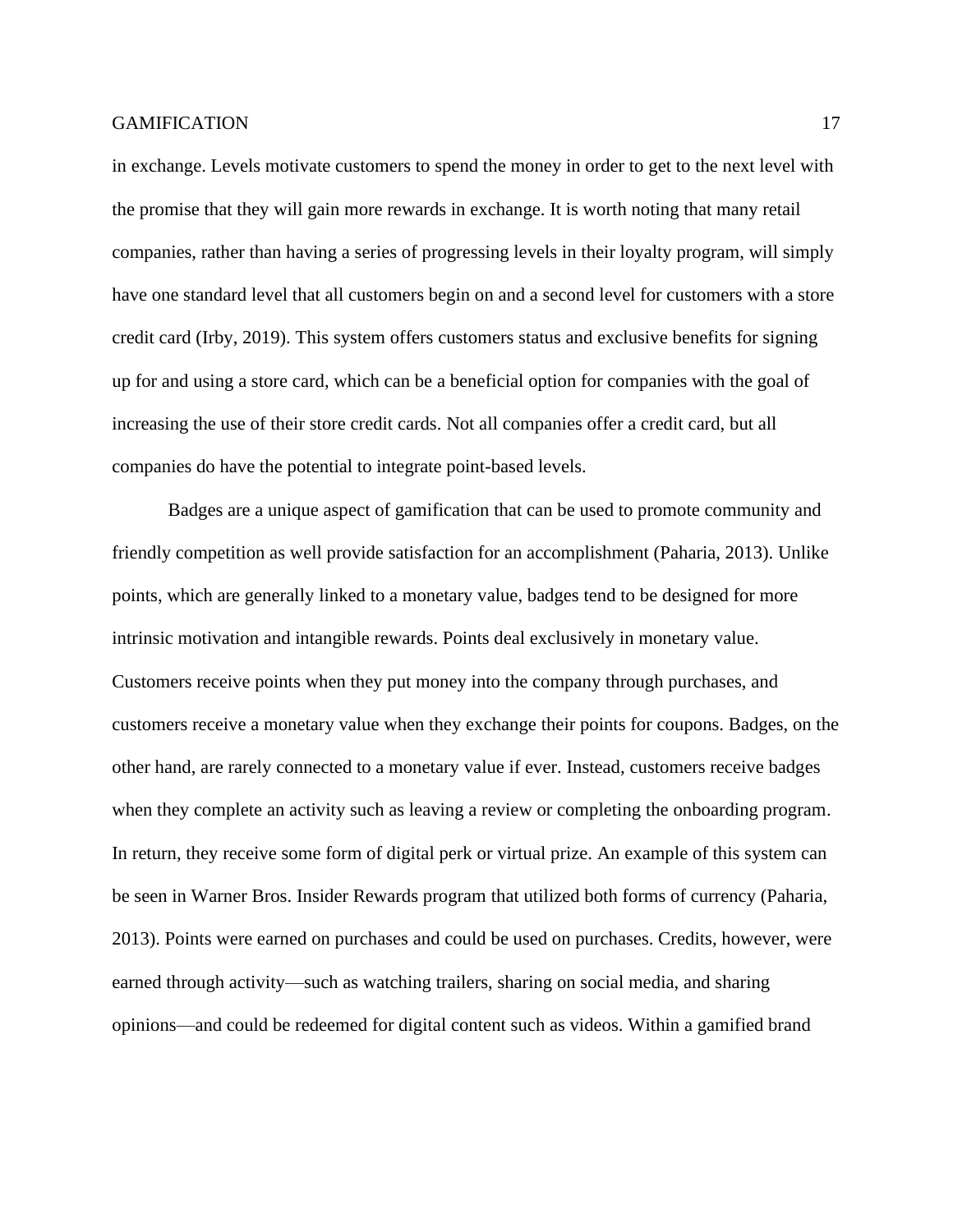loyalty app, badges would act similarly to credits in that they would be earned through activity and would only be beneficial to display digitally.

Finally, community is a key gamification mechanic that develops intrinsic motivation though relatedness, or social interaction. Social interactions, such as teams working together to achieve a goal, are a central part of most gamified contexts (Paharia, 2013). Features such as community discussion boards or news feeds can help users feel part of something larger than themselves. This sentiment is especially true in circumstances where the team is working toward a charitable goal. Hwang and Choi (2020) reported that customers felt more positively about brands that showed social responsibility and offered socially beneficial rewards in their loyalty program. For years, companies have chosen to align themselves with specific charities, so it should not be difficult to set clear goals for charitable donations and invite customers to come alongside the company to fulfil those goals (Smith, 1994). Companies have been known to ask customers to contribute to a cause through standard donations, rounding up their total, and offering recognition for donating; however, the experience becomes more motivational when customers can see their role in reaching the overall goal and can connect with others who share that goal.

When developing a brand app, loyalty program, or any system that utilizes gamification, it is important to keep customers' desires and needs at the forefront of the process. Game elements and systems can be motivational; but, ultimately, different customers will be motivated differently, and it is the responsibility of the company to be informed about the feelings of their customer base. After all, customers' feelings about the brand experience is what will shape their feelings about the brand as a whole. Gamification is not a simple formula for motivation, but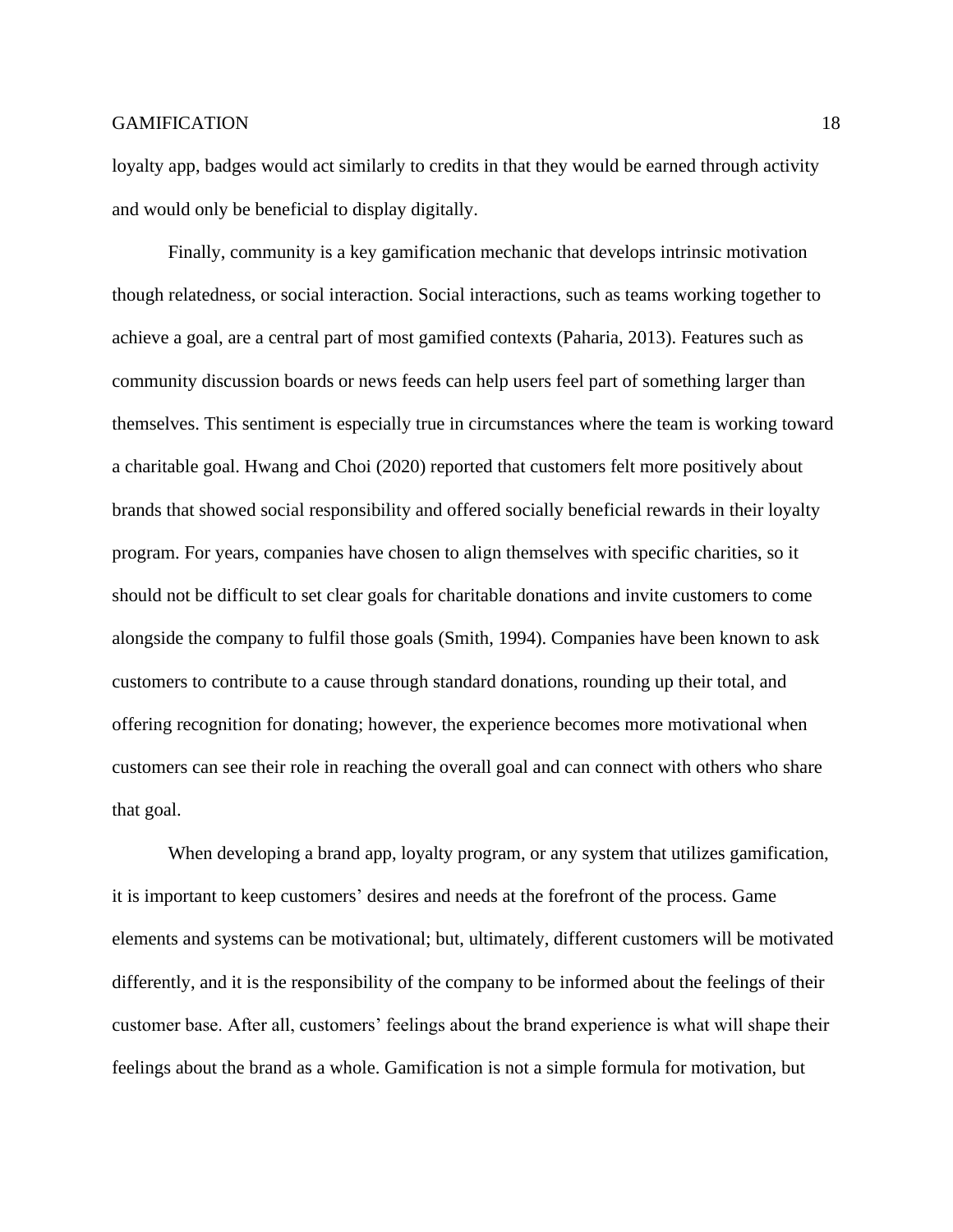rather a well-planned method of personally and strategically engaging with customers (Werbach & Hunter, 2012).

## **Proposed Mobile Application**

The proposed app will enhance the current retail brand app and its successful features by adding the element of gamification for a uniquely effective customer loyalty experience.

# **App Overview**

The first step of creating a gamified loyalty program app is deciding the objective of the app and determining what exactly the app will to motivate the audience to do (Werbach  $\&$ Hunter, 2012). For this retail app, the goal is to increase brand loyalty that can be measured through increasing brand salience, repeat purchases, and positive feelings toward the brand. In pursuit of these goals, the app will aim to motivate customers to increase purchases, increase the time they spend shopping either in store or online, and engage with the brand and its other customers in a positive way. It is important to note that, of these goals, increasing purchases is of the highest priority, and the other goals exist in order to support that primary goal.

As previously noted, prominent display of the brand identity, including the retailer's name and logo, is a definitive aspect of a brand loyalty app (Lee & Jin, 2019). For this reason, the app design will need to clearly display this identifying information. The app will further maintain cohesion with the brand by adhering to the retailer's style guide with regards to design elements such as colors, typefaces, and images. These design choices will help cement the app as one of the brand's touchpoints for a consistent omni-channel experience across various platforms (Shukla & Nigam, 2018). Additionally, including the elements of gamification alongside strong branding can support brand salience or make the brand more memorable through repetition. The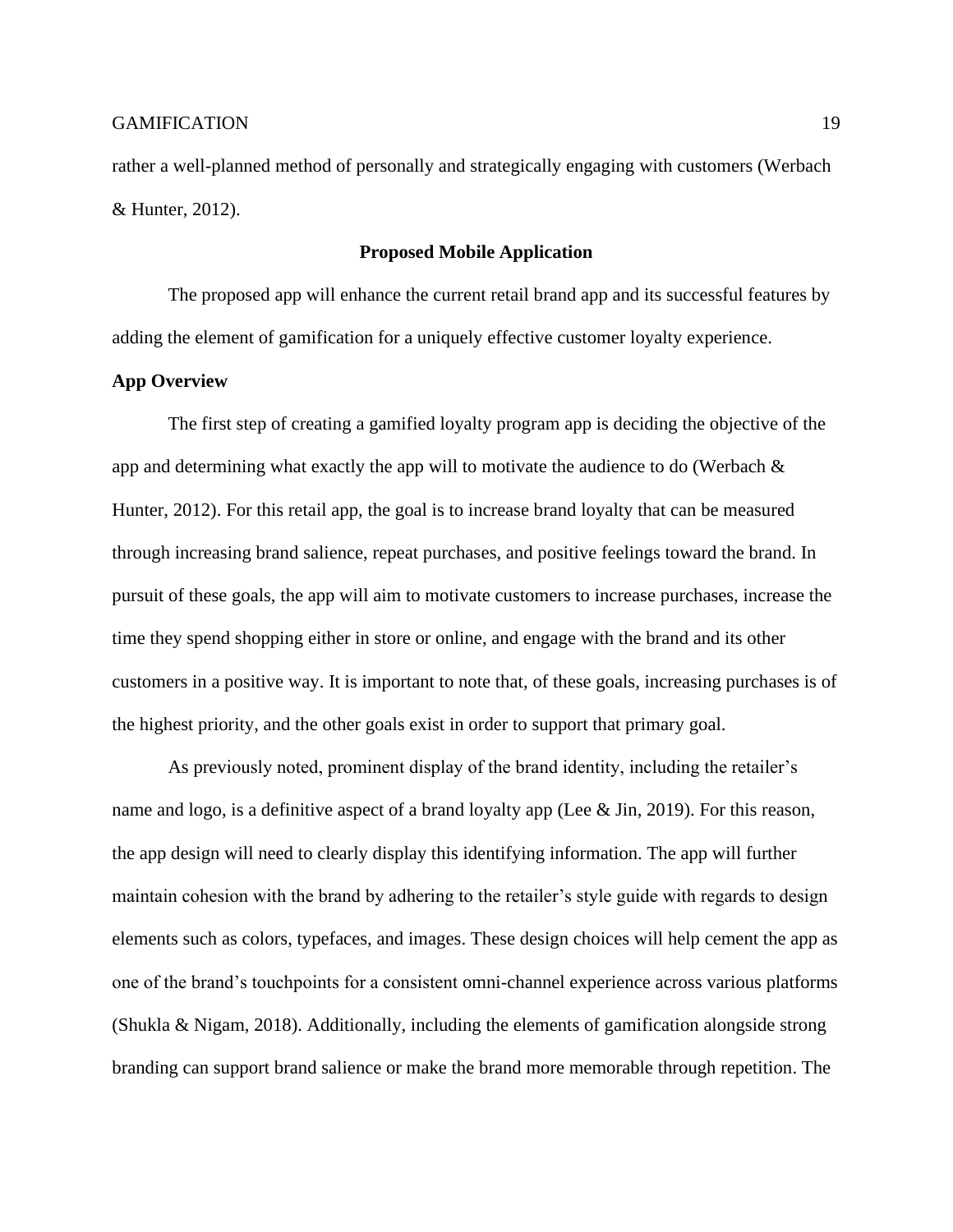layout of the app will be simple and streamlined with ease of use as the highest priority. Every time customers log into the app, it will greet them by name and display the home screen that contains the customer's level, point count, and how close they are to earning their next reward. Clicking on each of these elements will reveal more detailed information, and clicking on the customer's name at the top will allow the customer to change their settings and preferences. At the bottom, customers will have four buttons with icons to navigate between the home, shopping, community, and badge gallery pages. Each page will be easy to navigate with clear logic and purpose.

The effectiveness of gamification relies on game mechanics increasing customers' perceived value of an action; therefore, the game mechanics used must be carefully chosen to ensure the value will actually increase. It is not uncommon to see companies adding points, badges, and leaderboards to an existing loyalty program, but an effective program needs a detailed understanding of customers' desires in order to truly engage them (Deterding, 2012; Werbach & Hunter, 2012). Therefore, in order to create an effective retail brand loyalty app, it is necessary to understand the expected audience of the app. Generally, major retail chains, such as Walmart, Kohl's, ALDI, and Target, serve approximately the same target audience which is Caucasian women ages 40 to 60 (Peterson, 2016). This will be the target audience of the retail brand loyalty app in order to best represent the target audience across the industry.

#### **Usage of Game Mechanics within the App**

Onboarding is the first experience many users will have within the app, so it needs to be enjoyable and easy to use. The target audience encompasses a wide variety of technological capabilities, so the onboarding options will not only be present, but will also be optional to meet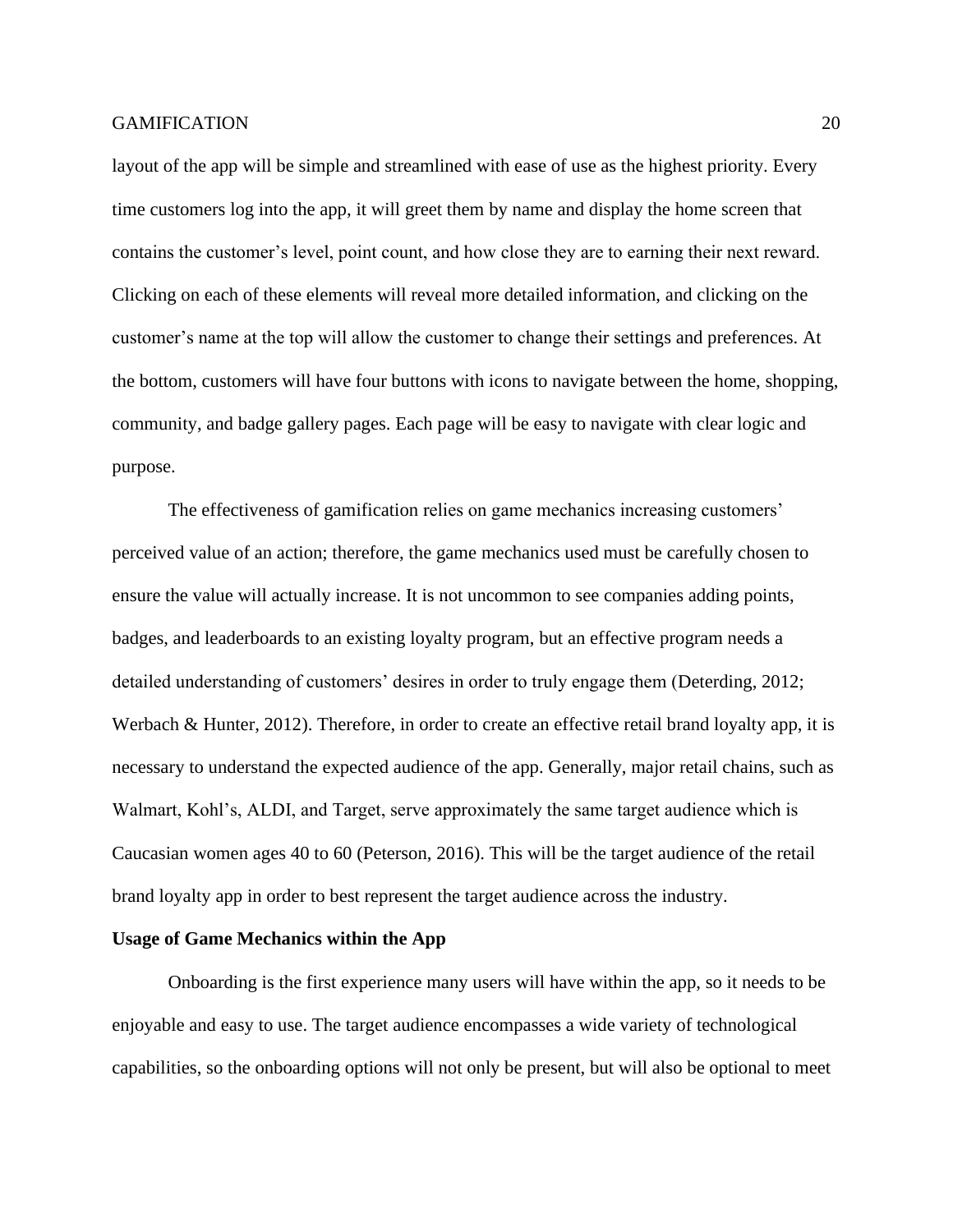the variety of needs. Upon the first time opening the app, a dialogue box will appear saying "Welcome! Can I show you around?" If the customer accepts, another dialogue box will appear in order to explain the elements of the home page and what can be done from that page. It will then prompt the customer to click to the next button at the bottom of the app and take the customer through a brief tour of the three other pages. Throughout the onboarding process, a bar at the bottom will fill to show users how close they are to completing the program and, upon completion of the brief program, users will receive a badge. The goal of onboarding is to make learning seamless and enjoyable so customers will not be overwhelmed by the features of the app, but rather prepared to use the software with confidence. For this reason, customers will be able to exit the tutorial at any time once they feel confident in their ability to navigate the app. Onboarding is a gamification tool that creates a better overall experience for customers, and prevents customers from becoming unmotivated so they can focus on the rewarding aspects of the app.

Another game mechanic that is necessary to an enjoyable customer experience and seamless motivation is fast feedback. The app will track purchases made whether in store, online, or through the app itself to update rewards and benefits in real time. In addition to up-to-date rewards information, the app will also include the ability for users to save their personal information for future use and will automatically log in the user to his or her account using information saved from the first login to the app. Each of these features have been demonstrated to strengthen app connections among users and positively influence customers' desire to make a purchase through the app and recommend the app to friends (Newman et al., 2018). By saving personal information, such as credit cards and billing information, the purchasing process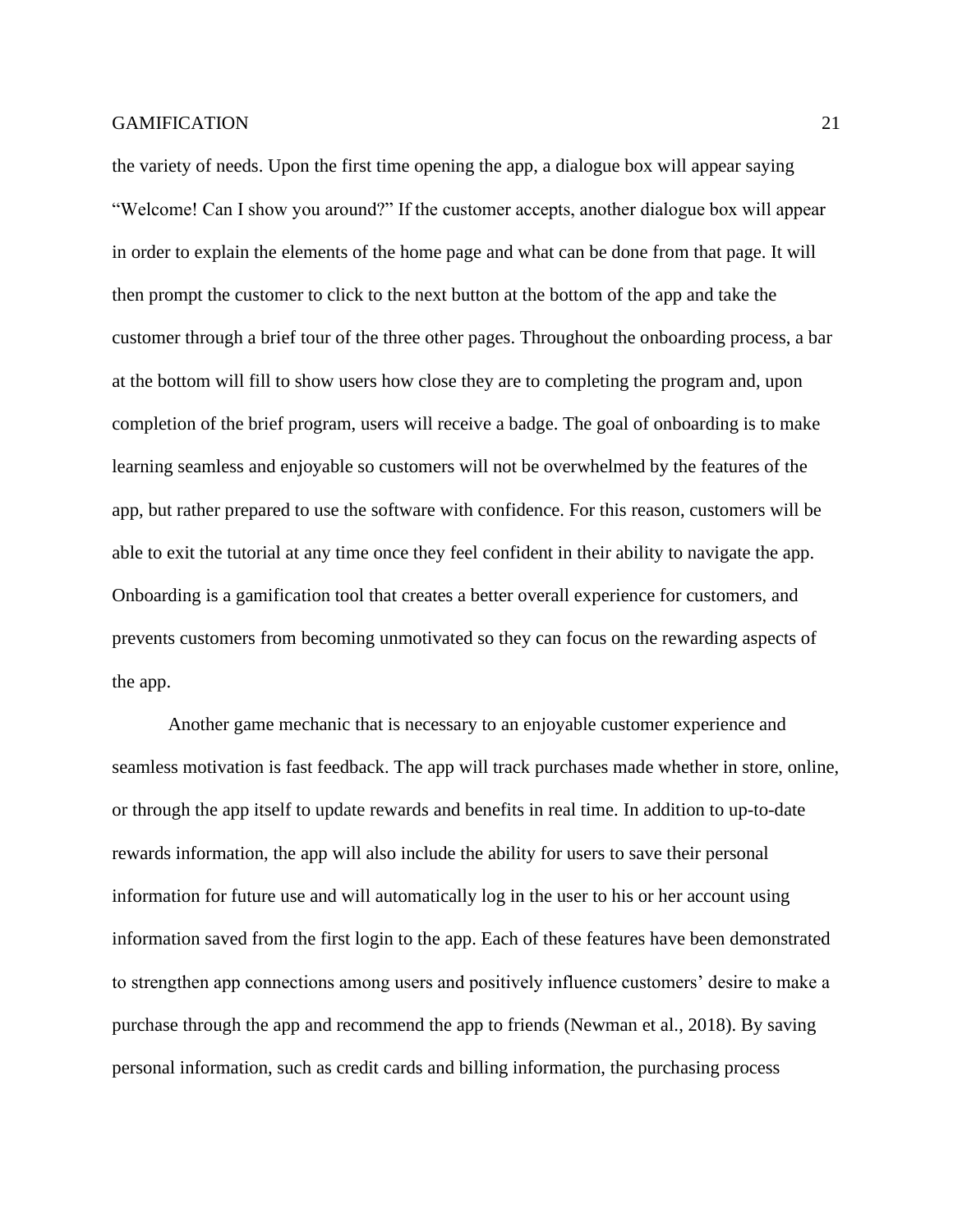becomes faster and more convenient for users. Additionally, by making the login process automatic, customers can immediately do what they intended to do within the app instead of having to first cross an identification hurdle. It is vitally important that every time users open their app the information is accurate and up-to-date, because each of those factors affects customers' enjoyment of the app and desire to continue using it. If fast feedback is present, it will make it possible for customers to smoothly experience all other game mechanics and aspects of the app.

The first game specific feature of the app is points. The app will reward customers with a set number of points for each dollar spent, and allow them to redeem those points in a variety of ways to maximize feelings of autonomy. Customers begin by earning two points for every \$1 they spend, and then have the option of redeeming those points either for a small dollar amount off a next purchase or special offer specific to that month. For example, customers with 300 points can choose to use their points to get \$5 off their next purchase, or they may choose to spend those 300 points on the monthly point offer of a coupon for a 30% discount. Monthly point offers can vary in value and cost in order to give customers variety and prevent points from becoming too expected and no longer enjoyable (Werbach & Hunter, 2012). Customers' current point count toward a reward will be displayed on the home screen with a simple graphic. Once the customer has enough points to redeem them, the graphic will appear as full and green. At that point, the customer can click on the points section to choose whether to spend those points on the \$5 off coupon or on the monthly points offer. Customers can continue to earn points while they have points available to redeem; however, points will expire after 12 months to ensure they are effectively increasing purchases and are not simply collecting virtual dust.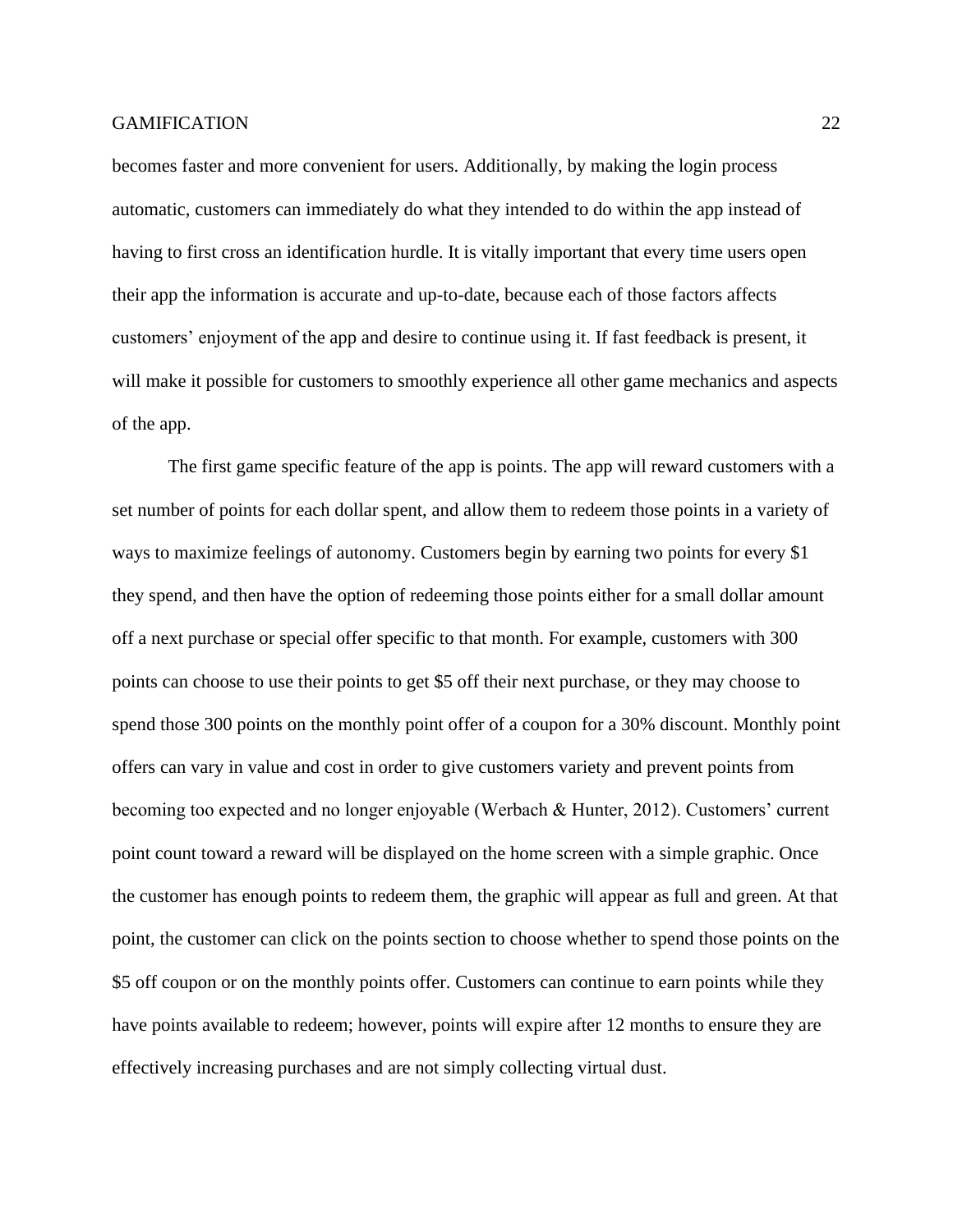For this brand loyalty app, points are used as a method to track money spent through purchases, and adding levels can enhance the existing motivation of receiving benefits for spending money with the company. In addition to tracking the points as they are spent, the app will also keep track of the total amount of points earned by customers for the entire duration of their participation in the loyalty program. This total number of points will determine the customer's level. There will be three levels with 10,000 points between each of them in order to maintain simplicity. Customers begin on level 1 and will begin to receive two monthly point offers to choose from instead of one once they advance to level 2. When they reach level 3, the customer will earn 3 points per dollar instead of the previous 2 points per dollar. On the home screen, the app will visually show the points the customer has earned and how many points away he or she is from the next level to create a sense of progress and feed into that intrinsic motivation that comes with competence (Paharia, 2013). This display of progress is important because while points increase with every purchase, levels are more long-term goals and customers will not receive the payoff nearly as quickly as they will with points. Properly creating a sense of progress will require a bit of trial and frequent communication with customers to gauge whether the progress is moving at an appropriate speed. Customers may find the levels are demotivating because it takes too long to reach the next one, so the company may need to switch to 5 levels with 6,000 points between them to make earning points more achievable. If the opposite is true and reaching the next level is too easy to be an enjoyable challenge, the company can increase the number of points needed to progresses between levels. While reaching level 2 may only have taken 10,000 points, reaching level 3 will require 15,000 or even 20,000 points. Levels can be effective, versatile motivational tools as long as customers are the focus.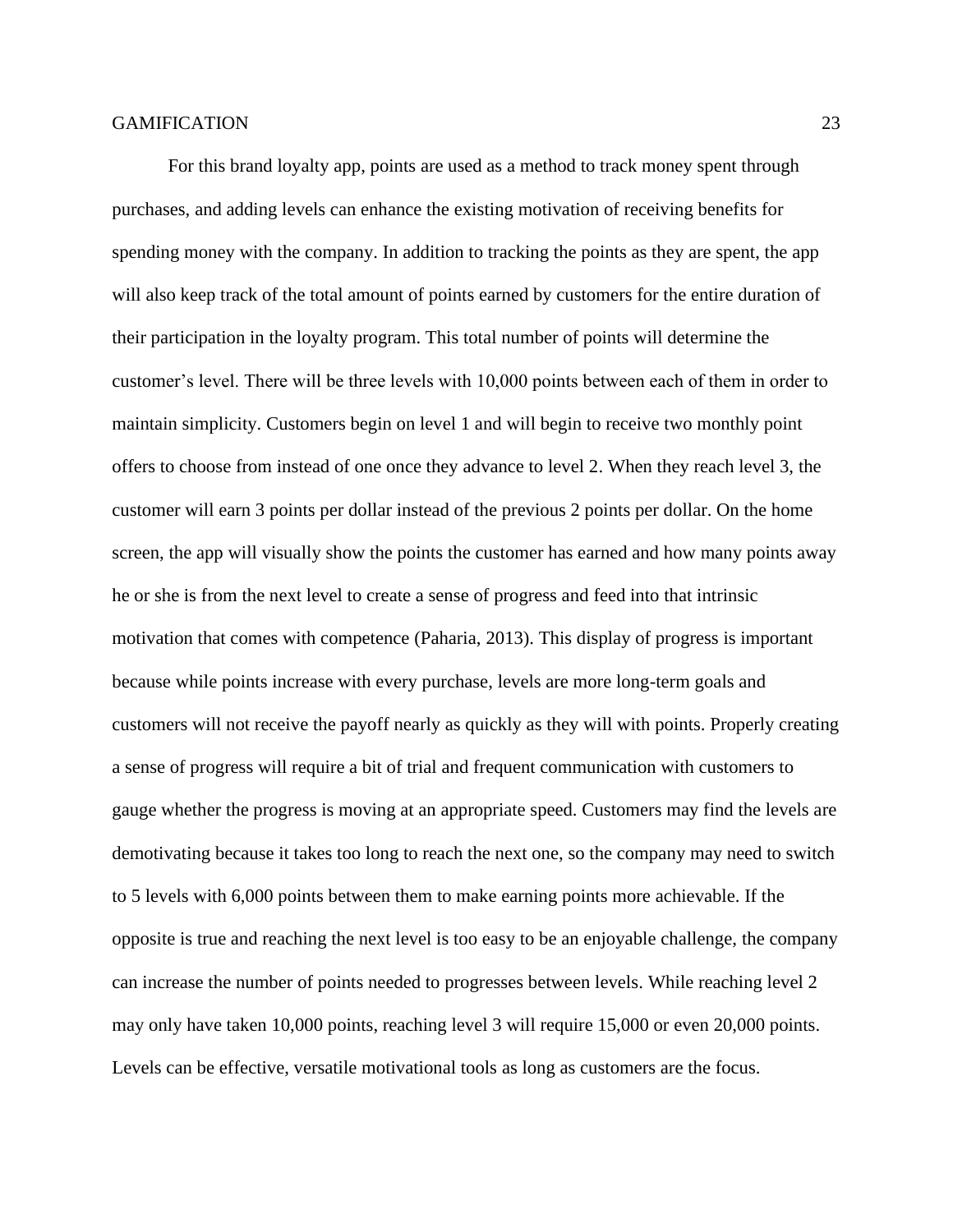For the retail brand loyalty app, badges can encourage the app's lesser goals of increased engagement and community involvement without harming the primary goal by increasing costs. For example, customers could receive badges for connecting the app to Facebook, visiting the online store twice in one day, and leaving an online product review for a recently-purchased product. This system ensures the badges will not be responsible for losing the company money, but customers will still receive a reward to commemorate their time, energy, and effort. Because the badges are designed to be intrinsically motivating, it is important that their primary purpose is to mark an accomplishment. Internal motivation to collect, display, and earn badges comes from the desire to demonstrate competency through mastery (Paharia, 2013). The badge collection in the brand app will appear as a gallery of simple mosaics with each badge as a single piece of a 4-to-10-piece mosaic. Each time customers earn a badge another colored piece of the mosaic is placed until they have a completed set and a finished picture. The finished mosaics will be privately digitally displayed for customers in the gallery page on the app, and they will have the ability select a completed mosaic from their gallery to serve as their profile picture. Additionally, the app will offer customers the option to share their completed mosaics on relevant social media platforms, such as Facebook, and provide prewritten post options to encourage interaction and discussion about the app over outside digital platforms. Badges will allow customers to display and share their achievements in a unique and personal way.

The badges feature offers a small taste of social interaction, but in order to be effectively motivating, the proposed app will also include the development of community. By clicking on the community icon at the bottom of the app, customers will be taken to the community page that features a graphic that displays how close the community is to reaching a specific, numerable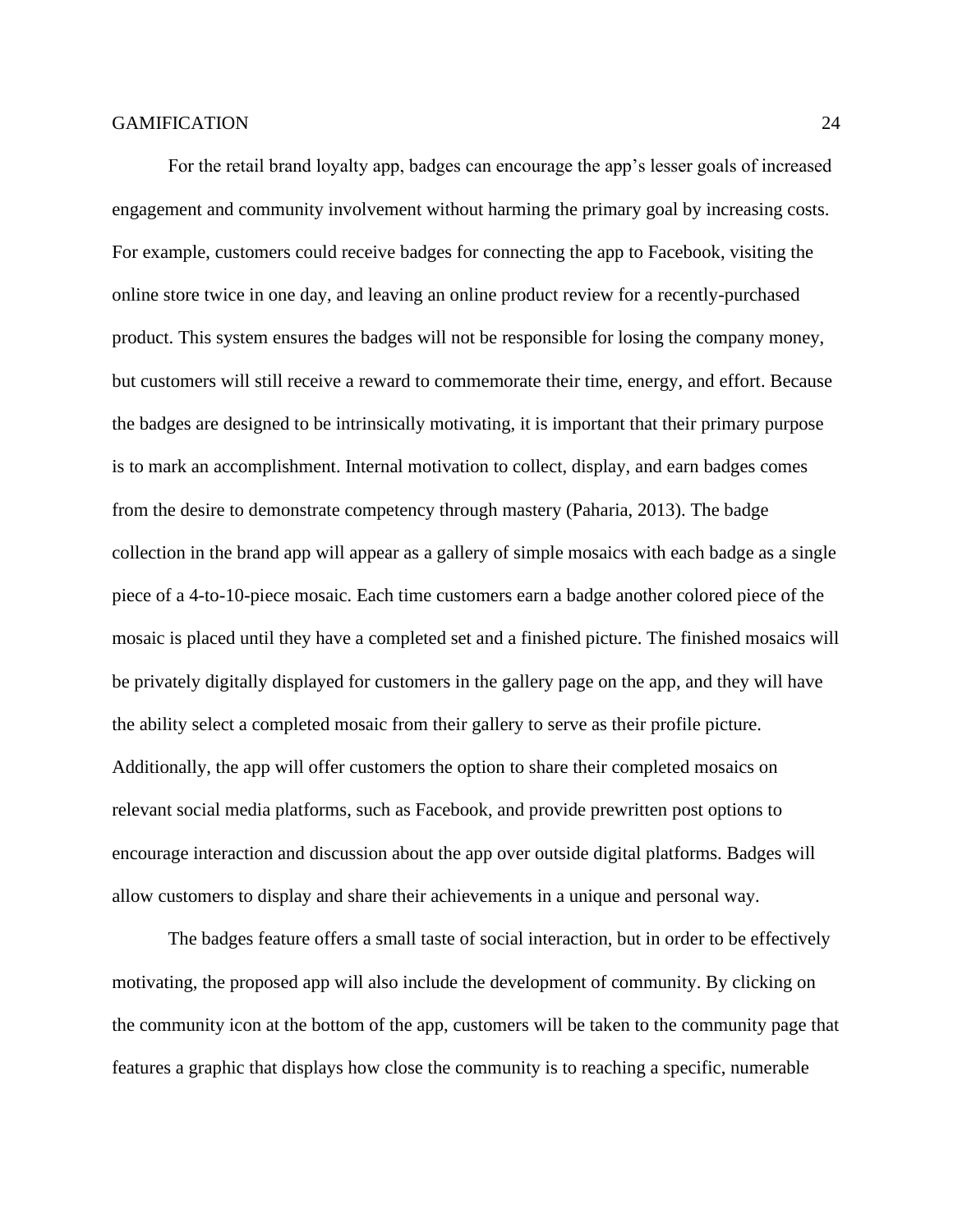charitable goal. Clicking on the goal will reveal more information about the charity and how the money will help the cause. There will be a small feed that regularly updates with the names of the users who have donated most recently, and social media links for customers to share a post that invites others to donate towards the charitable goal through the brand app. Customers also have the option to use a prewritten post for convenience just as they did when sharing badge posts. Scrolling down the community page will reveal a heavily monitored discussion feed where customers can connect with one another and encourage each other toward the charitable goal. Allowing customers to interact with and see one another while they work toward an impactful shared goal will create a sense of community among the customers and, ideally, with the brand (Paharia, 2013).

Each of these game mechanics serves to increase either the autonomy, competence, or relatedness that customers feel in order to stir up intrinsic motivation to continue using the app. The app layout supports these qualities by making the features easy to navigate and use.

#### **Further Research**

Further research is necessary to determine the effectiveness of the proposed retail brand loyalty app. Creating and testing the effectiveness of the mobile app over time compared to other apps or loyalty programs would be highly beneficial to measuring the success of gamification in a retail brand loyalty app and discovering unforeseen results of the app. As previously stated, customer response is a crucial aspect of gamification and collecting data directly from those in the target audience can deliver crucial insights about how to best engage that audience (Werbach & Hunter, 2012). Therefore, the next step for this proposed brand loyalty app is editing and refining it based on the needs and desires of the target audience.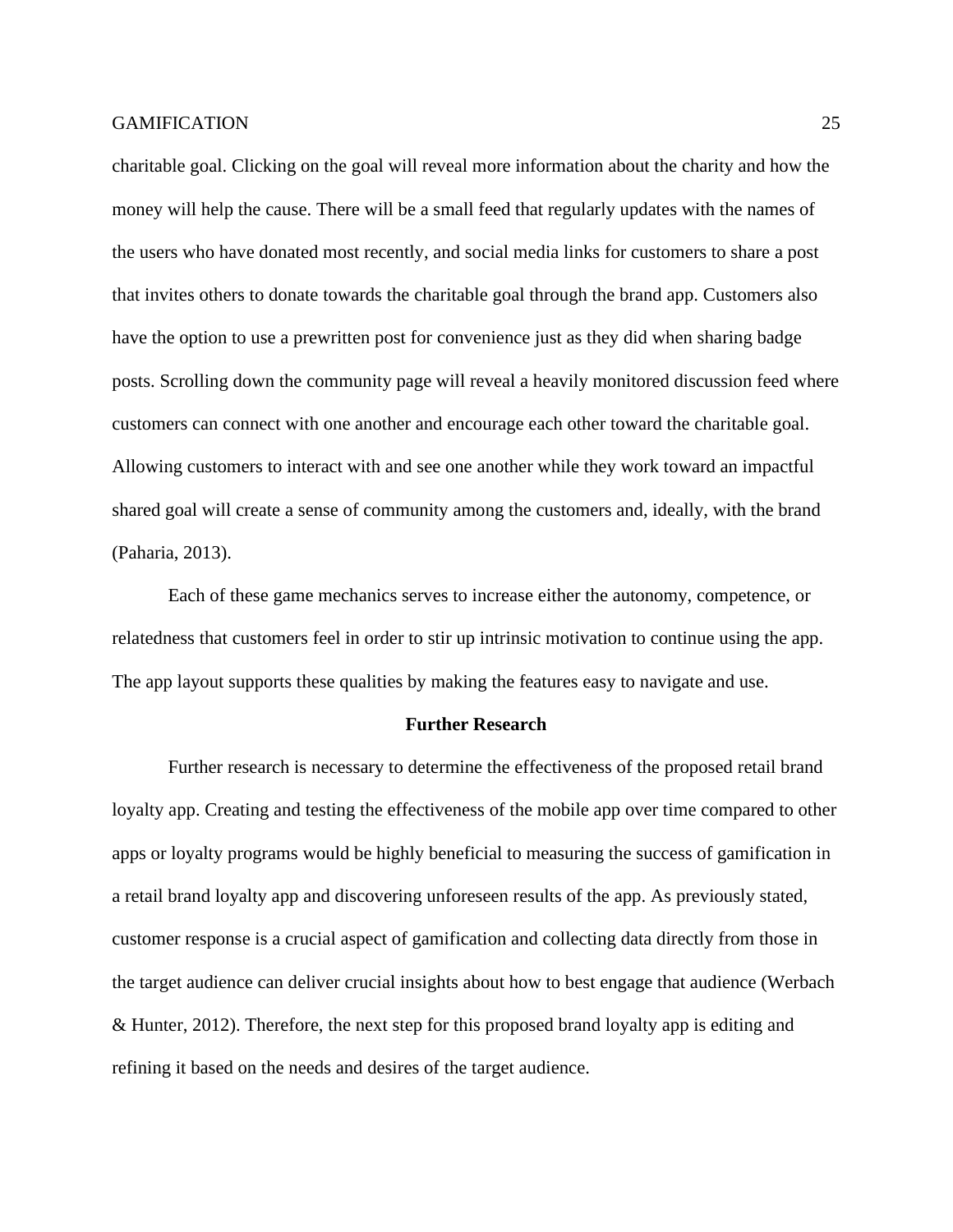Another area for further study would be whether these aspects of gamification are more or less effective in different industries. This study focused on developing an app for retail, but referenced loyalty programs in various other fields. It may be beneficial to compare the effectiveness of game mechanics used in this app to the effectiveness of game mechanics in different contexts. Comparing the success of gamification across various industries may reveal insights regarding how gamification can be used most effectively overall.

#### **Conclusion**

Gamification has been a key point of study due its versatility across numerous contexts (Hwang & Choi, 2020). The ability of gamification to motivate users allows it to support various areas of study including social exchange theory, loyalty programs, mobile applications, and within brand loyalty apps. This study examines research from across these areas to inform a retail brand loyalty app that best uses these features. The app design proposes a selection of easyto-use game mechanics to maximize customer engagement and loyalty. The research performed in this study can be continued by producing the proposed app and testing the effectiveness of its features on brand loyalty. With careful selection of proper game mechanics and knowledge of customer motivation, gamification can also be a powerful tool to increase customer loyalty through a brand app.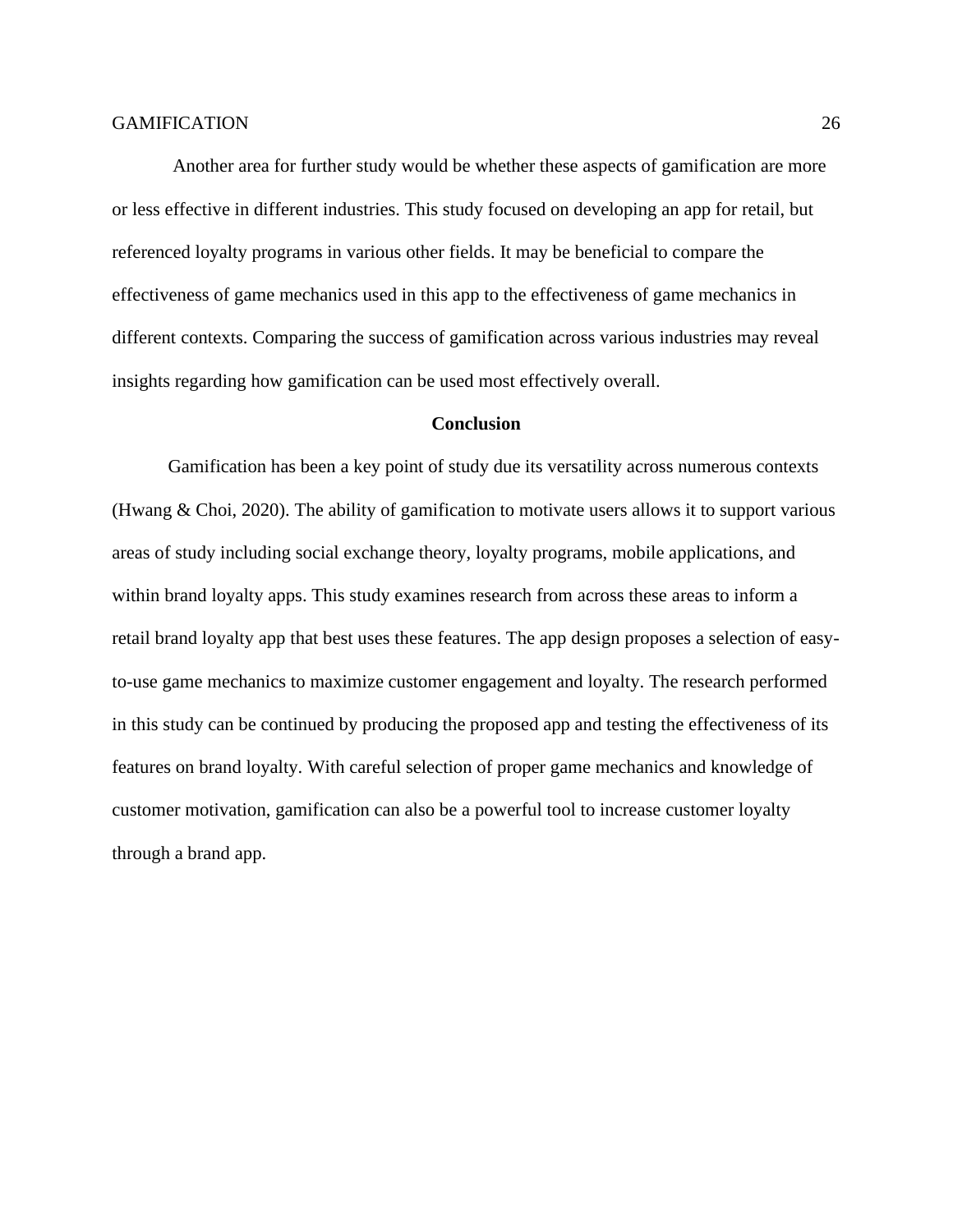#### **References**

- Baek, T. H., & Yoo, C. Y. (2018). Branded app usability: Conceptualization, measurement, and prediction of consumer loyalty. *Journal of Advertising, 47*(1), 70-82. https://doi.org/10.1080/00913367.2017.1405755
- Buckley, P., & Doyle, E. (2006). Gamification and student motivation. *Interactive Learning Environments, 24*(6), 1162-1175.<https://doi.org/10.1080/10494820.2014.964263>

Bunchball. (2020). *What is gamification?* <https://www.bunchball.com/gamification>

- Burnett, S. (2019). *Is it time to add gamification to your loyalty strategy?* Forbes. [https://www.forbes.com/sites/forbesagencycouncil/2019/01/22/is-it-time-to-add](https://www.forbes.com/sites/forbesagencycouncil/2019/01/22/is-it-time-to-add-gamification-to-your-loyalty-strategy/#40edade52b35)[gamification-to-your-loyalty-strategy/#40edade52b35](https://www.forbes.com/sites/forbesagencycouncil/2019/01/22/is-it-time-to-add-gamification-to-your-loyalty-strategy/#40edade52b35)
- Bustos, J. (2020). *5 trends for customer marketing in today's experience economy*. Martech Advisor. [https://www.martechadvisor.com/articles/customer-experience-2/5-trends-for](https://www.martechadvisor.com/articles/customer-experience-2/5-trends-for-customer-marketing-in-todays-experience-economy/)[customer-marketing-in-todays-experience-economy/](https://www.martechadvisor.com/articles/customer-experience-2/5-trends-for-customer-marketing-in-todays-experience-economy/)
- Catalyst Global. (2019). *How is gamification revolutionizing team building?* Human Resources Director. [https://www.hcamag.com/au/news/general/how-is-gamification](https://www.hcamag.com/au/news/general/how-is-gamification-)revolutionizing-team-building/166412
- Coene, S. (2019). *9 examples of gamification in HR.* HR Trend Institute. <https://hrtrendinstitute.com/2019/02/25/9-examples-of-gamification-in-hr/>
- Cook, K. S., Cheshire, C., Rice, E. R. W., & Nakagawa, S. (2013). Social exchange theory. *Handbook of Social Psychology*, 61-88. [https://doi.org/10.1007/978-94-007-6772-0\\_3](https://doi.org/10.1007/978-94-007-6772-0_3)
- Deterding, S. (2012). Gamification: Designing for motivation. *Interaction, 19* (4), 14-17. <https://doi.org/10.1145/2212877.2212883>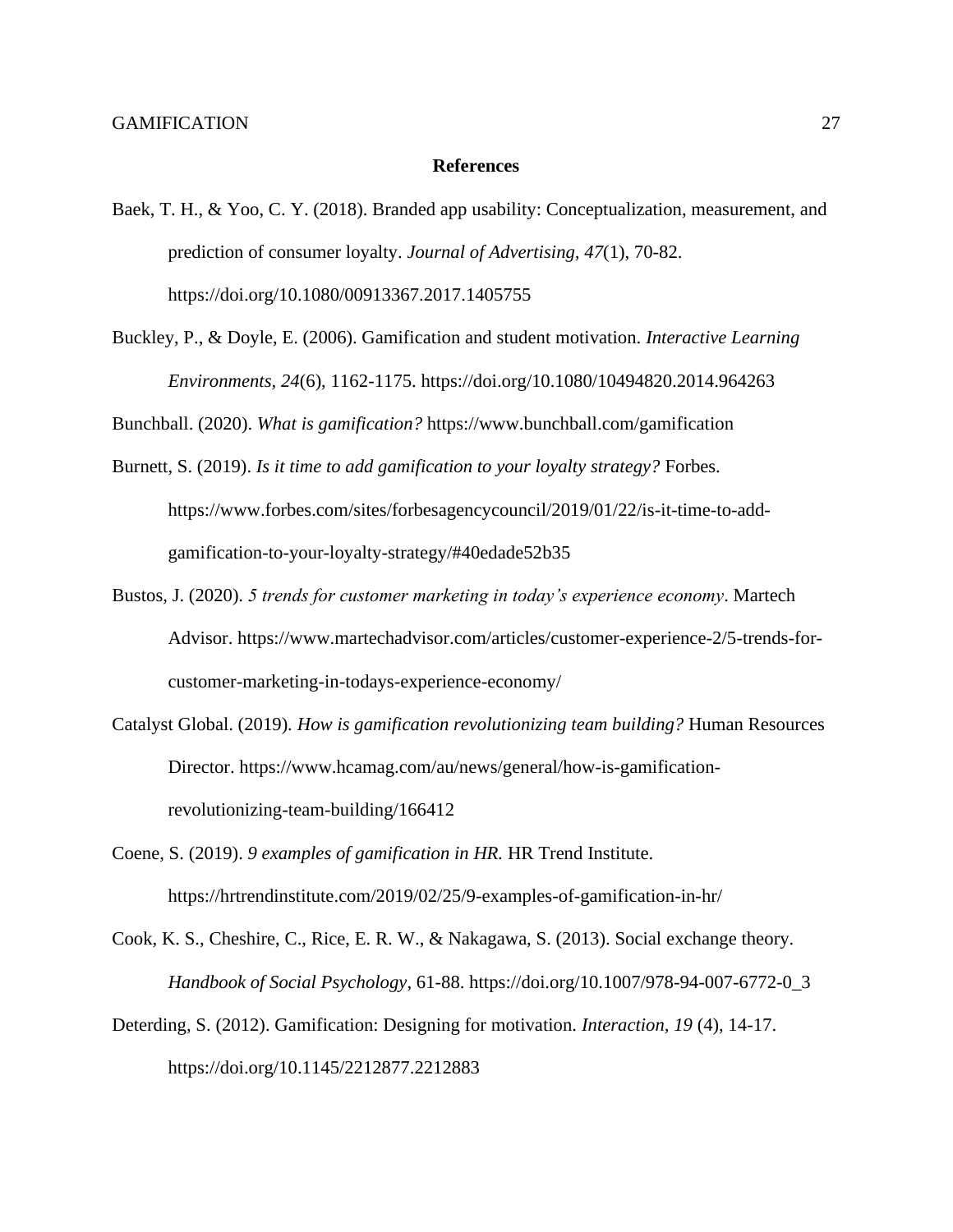[Division of Rare and Manuscript Collections.](http://rmc.library.cornell.edu/) (2017). *Trade cards: A short history.* Cornell University.

<https://rmc.library.cornell.edu/tradecards/exhibition/history/index.html#modalClosed>

Dobrilova, T. (2020, July 2). *How much is the gaming industry worth in 2020?* Techjury. <https://techjury.net/blog/gaming-industry-worth/#gref>

Homans, G. C. (1961). *Social behavior: Its elementary forms*. Harcourt, Brace.

- Hwang, J., & Choi, L. (2020). Having fun while receiving rewards?: Exploration of gamification in loyalty programs for consumer loyalty. *Journal of Business Research, 106*, 365-376. <https://doi.org/10.1016/j.jbusres.2019.01.031>
- Irby, L. (2019). *How store credit cards are different from regular credit cards.* The Balance. <https://www.thebalance.com/store-credit-cards-are-different-from-credit-cards-960146>
- Lacey, R., & Sneath, J. Z. (2006). Customer loyalty programs: Are they fair to customers? *The Journal of Consumer Marketing, 23*(7), 458-464.

<https://doi.org/10.1108/07363760610713000>

- Lee, J. Y., & Jin, C. H. (2019). The role of gamification in brand app experience: The moderating effects of the 4Rs of app marketing. *Cogent Psychology, 6*(1). [https://doi.org/10.1080/23311908.2019.1576388](https://doi.org/10.1007/978-94-007-6772-0_3)
- Lucas, A. (2019). *Starbucks revamps its loyalty program to provide members with more reward options.* CNBC Market. [https://www.cnbc.com/2019/03/18/starbucks-revamps-its](https://www.cnbc.com/2019/03/18/starbucks-revamps-its-loyalty-program-with-more-reward-options.html)[loyalty-program-with-more-reward-options.html](https://www.cnbc.com/2019/03/18/starbucks-revamps-its-loyalty-program-with-more-reward-options.html)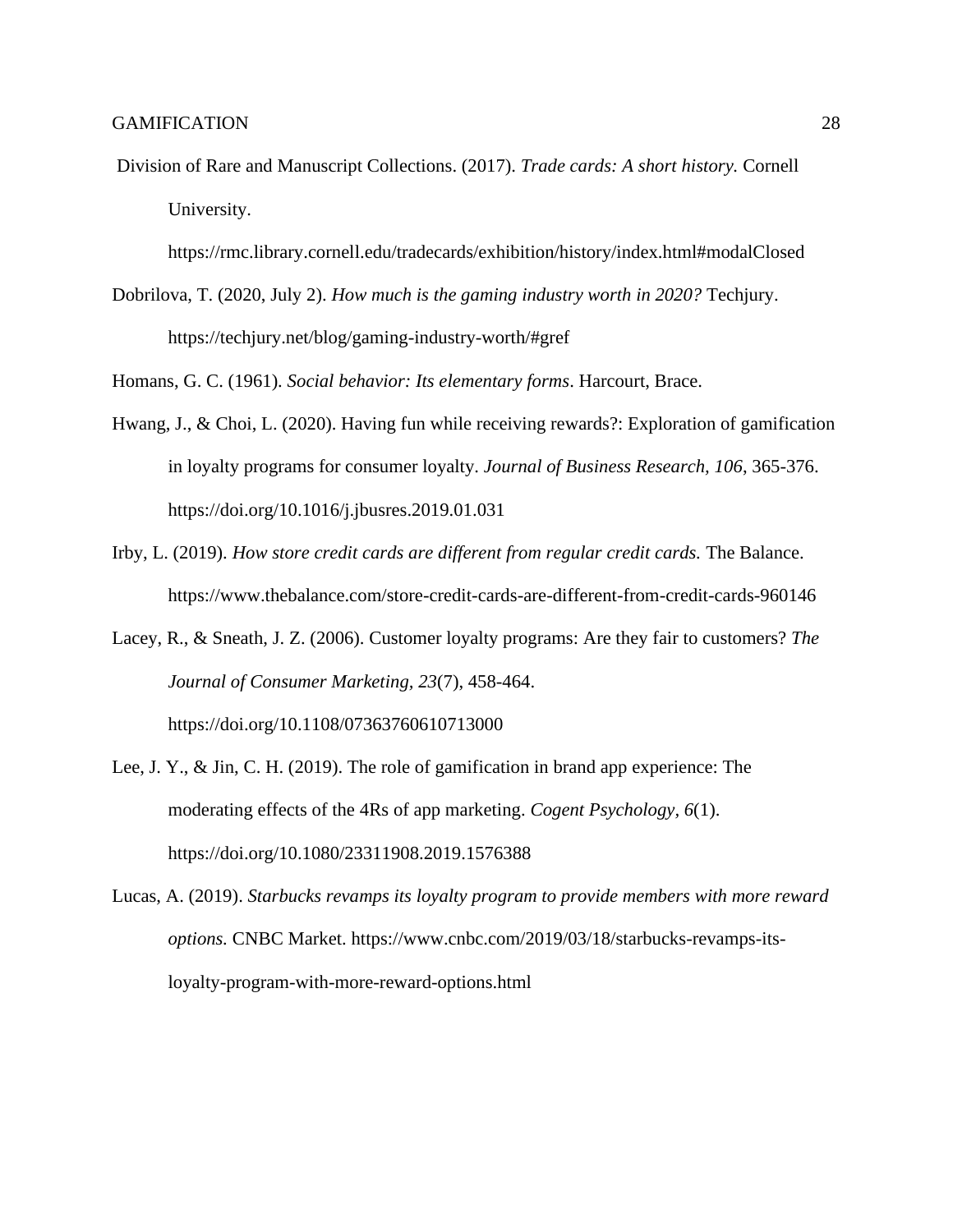- Newman, C. L., Wachter, K., & White, A. (2018). Bricks or clicks? Understanding consumer usage of retail mobile apps. *The Journal of Services Marketing, 32*(2), 211-222. <http://dx.doi.org/10.1108/JSM-08-2016-0289>
- Paharia, R. (2013). *Loyalty 3.0: How to revolutionize customer and employee engagement with big data and gamification*. [Yuzu]. <https://reader.yuzu.com/#/books/9780071813389/>
- Peterson, H. (2016). *This is what the average Walmart shopper looks like.* Business Insider. <https://www.businessinsider.com/walmart-shopper-demographics-2016-10>
- Press, G. (2013). *DIRECTV CIO on getting IT to recover from fear of failure.* Forbes. [https://www.forbes.com/sites/gilpress/2013/07/30/directv-cio-on-getting-it-to-recover](https://www.forbes.com/sites/gilpress/2013/07/30/directv-cio-on-getting-it-to-recover-from-fear-of-failure-2/#ff302dc15595)[from-fear-of-failure-2/#ff302dc15595](https://www.forbes.com/sites/gilpress/2013/07/30/directv-cio-on-getting-it-to-recover-from-fear-of-failure-2/#ff302dc15595)
- Sailera, M., Hense, J. U., Mayra, S. K., & Mandla, H. (2017). How gamification motivates: An experimental study of the effects of specific game design elements on psychological need satisfaction. *Computers in Human Behavior, 69,* 371-380.

<https://doi.org/10.1016/j.chb.2016.12.033>

- Schepke, J. (2018). *What's your healthcare gamification strategy?* Becker's Hospital Review. [https://www.beckershospitalreview.com/healthcare-information-technology/what-s-your](https://www.beckershospitalreview.com/healthcare-information-technology/what-s-your-healthcare-gamification-strategy.html)[healthcare-gamification-strategy.html](https://www.beckershospitalreview.com/healthcare-information-technology/what-s-your-healthcare-gamification-strategy.html)
- Shukla, P. S., & Nigam, P. V. (2018). E-shopping using mobile apps and the emerging consumer in the digital age of retail hyper personalization: an insight. *Pacific Business Review International*, *10*(10), 131139.
- Smith, C. (1994). The new corporate philanthropy. *Harvard Business Review*, *72*(3), 105-114.